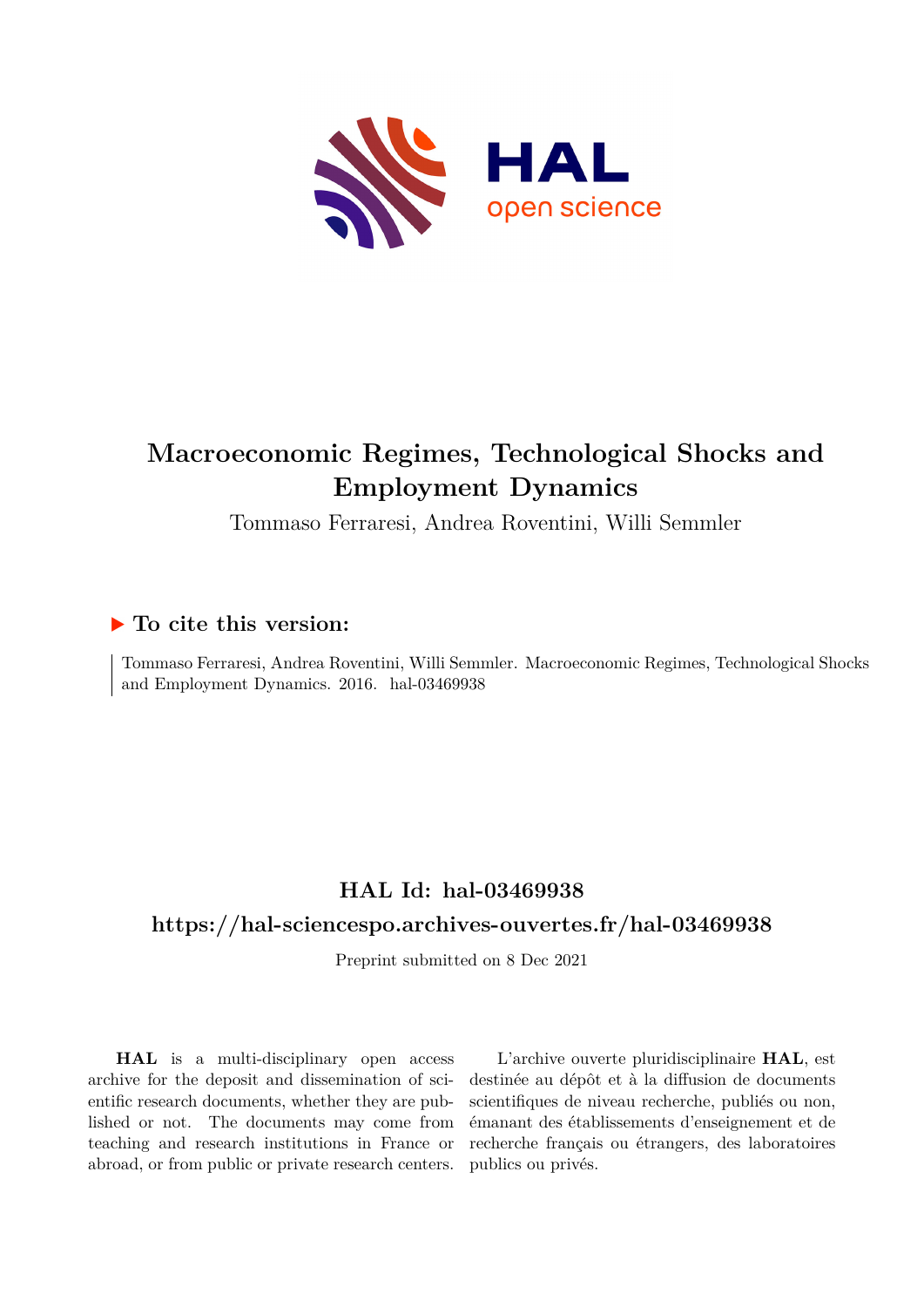# *Working paper*

## **Macroeconomic Regimes, Technological Shocks and Employment Dynamics**

*T. Ferraresi IRPE della Toscana, Firenze University of Pisa*

*A. Roventini Scuola Superiore Sant'Anna OFCE, Sciences Po*

*W. Semmler New School for Social Research New School University*

**Juin 2016**

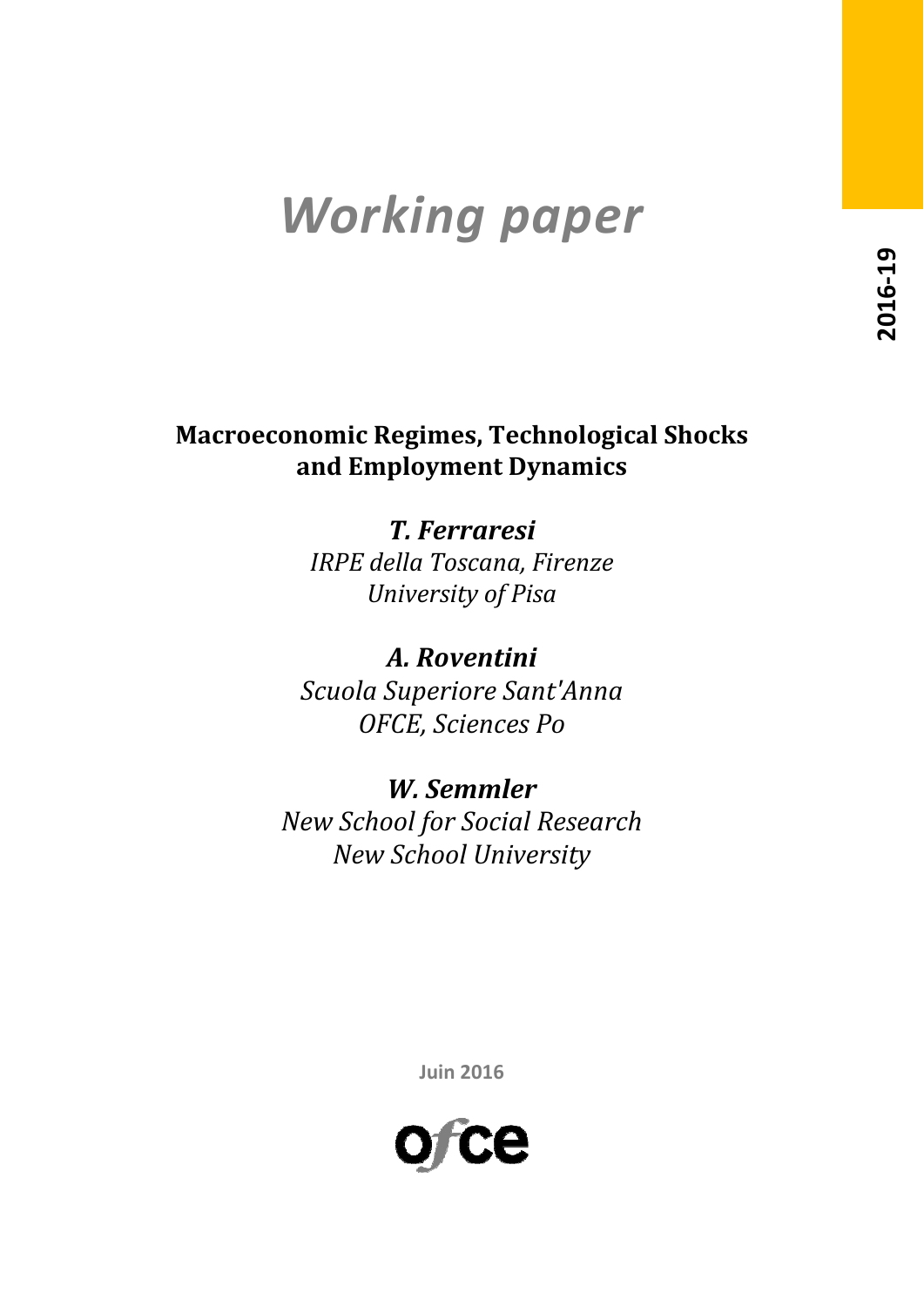## Macroeconomic Regimes, Technological Shocks and Employment Dynamics

Tommaso Ferraresi<sup>∗</sup> Andrea Roventini† Willi Semmler‡

June 1, 2016

#### Abstract

In this work we investigate the interrelations among technology, output and employment in the different states of the U.S. economy (recessions vs. expansions). More precisely, we estimate different threshold vector autoregression (TVAR) models with TFP, hours, and GDP, employing the latter as threshold variable, and we assess the ensuing generalized impulse responses of GDP and hours as to TFP shocks. We find that positive productivity shocks, while spurring GDP growth, display a negative effect on hours worked at least on impact, independently of the state of the economy. In the 1957-2011 period, the effects of productivity shocks on employment are abundantly negative in downturns, but they are not significantly different from zero in good times. However, the impact of TFP shocks in different business cycle regimes depends on the chosen sample: after the mid eighties (1984-2011), productivity shocks increase hours during recessions. Finally, we express and test some conjectures that might have caused the changes in the responses in different time periods.

JEL Codes: E32, O33, C32, E63, E20

Keywords: technology shocks, employment, threshold vector autoregression, generalized impulse response functions

<sup>∗</sup> Istituto Regionale di Programmazione Economica della Toscana, Firenze, Italy and University of Pisa, Italy. Mail Address: IRPET, Istituto Regionale per la Programmazione Economica della Toscana, Villa La Quiete alle Montalve, Via Pietro Dazzi 1, 50141 Firenze. Email: tommaso.ferraresi@irpet.it

<sup>†</sup>Corresponding Author. Scuola Superiore Sant'Anna, Pisa, Italy, OFCE, Sciences Po, Sophia-Antipolis, France. Mail address: Scuola Superiore Sant'Anna, Piazza Martiri della Libertà 33, I-56127 Pisa, Italy. Tel: +39-050-883359. Fax: +39-050-883344. Email: a.roventini@sssup.it

<sup>‡</sup>Department of Economics, New School for Social Research, New School University, USA. Email: semmlerw@newschool.edu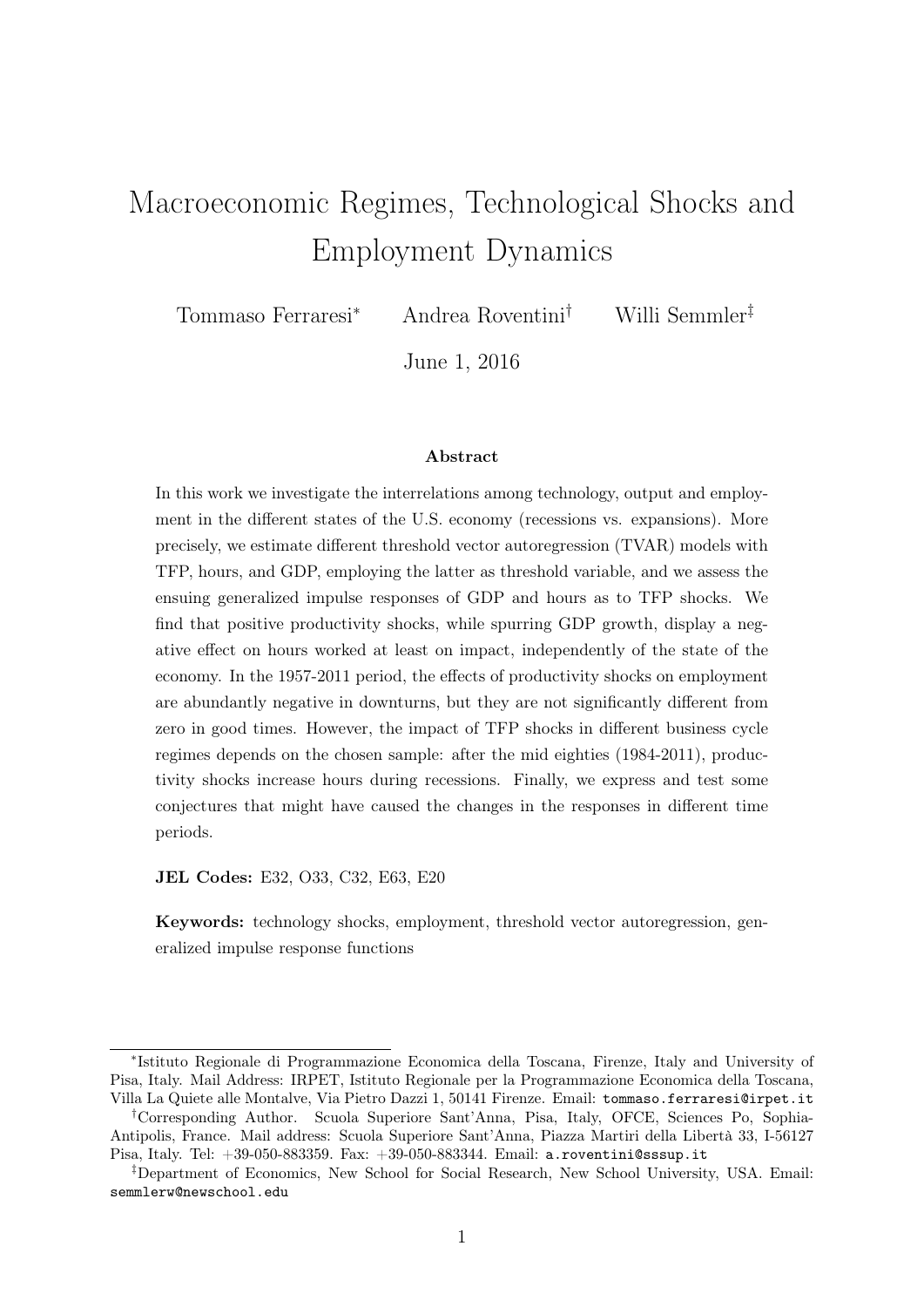## 1 Introduction

In this work, we estimate several threshold vector autoregression (TVAR) models to investigate the interrelations between productivity, output and employment in different states of the U.S. economy (recessions vs. expansions).

The debate about the (positive or negative) impact of technology on employment has always had a central role in economic theory (see Vivarelli, 2007, for a survey) from Ricardo to the recent discussion about the possible job destroying effects of robots. At the business-cycle frequencies, the impact of productivity shocks on employment is not completely settled. In Real Business Cycle (RBC) models, TFP shocks positively affect output and hours worked both in the short-run and in the long-run. However, several contributions (e.g., Gali, 1999; Francis and Ramey, 2005; Basu et al., 2006) have questioned such results, finding that productivity has a negative impact on worked hours in the short-run. Yet, the effects of technology shocks on employment appear to be milder since the mid eighties (e.g., Galí and Gambetti, 2009).

Recently, a stream of literature has found that non-linearities in the economic system can lead to different impact of (monetary and fiscal) shocks according to the state of the economy (see e.g. Auerbach and Gorodnichenko, 2012a) and financial markets (Mittnik and Semmler, 2013; Ferraresi et al., 2014). Technology shocks can be highly dependent on the state of the economy as their effects can be deeply intertwined with (i) the monetary policy regimes (see e.g. Gali and Rabanal, 2004); (ii) the dynamics of labor markets and investment volatility (e.g. Justiniano and Primiceri, 2008; Nucci and Riggi, 2011); (iii) the changing nature of recessions and the role played by financial markets (see, e.g., Petrosky-Nadeau, 2013).

In line with the conjectures coming from the aforementioned literature, we investigate the possible interrelations between technology, output and employment in a non-linear, state dependent framework. More precisely, we estimate over several time spans (the longest being 1957:1-2011:4) different threshold vector autoregression (TVAR) models with TFP, hours, and GDP, employing the latter variable as threshold. We then assess the dynamics of the ensuing generalized impulse response functions (GIRF) to study whether TFP shocks affect differently hours and GDP in recessions vis-à-vis recessions. Finally, we also analyze the presence of possible structural break in the relationship between productivity and employment considering different sub-samples (1957-1979 vs. 1984- 2011).

We find that positive TFP shocks spur GDP growth, but display a negative effect on hours worked at least on impact, independently of the state of the economy. In the longest time period, the effects of productivity shocks on employment are abundantly negative during downturns, but they are not significantly different from zero in good times. In that, our work generalizes the results of Gali (1999) and Basu et al. (2006). We also find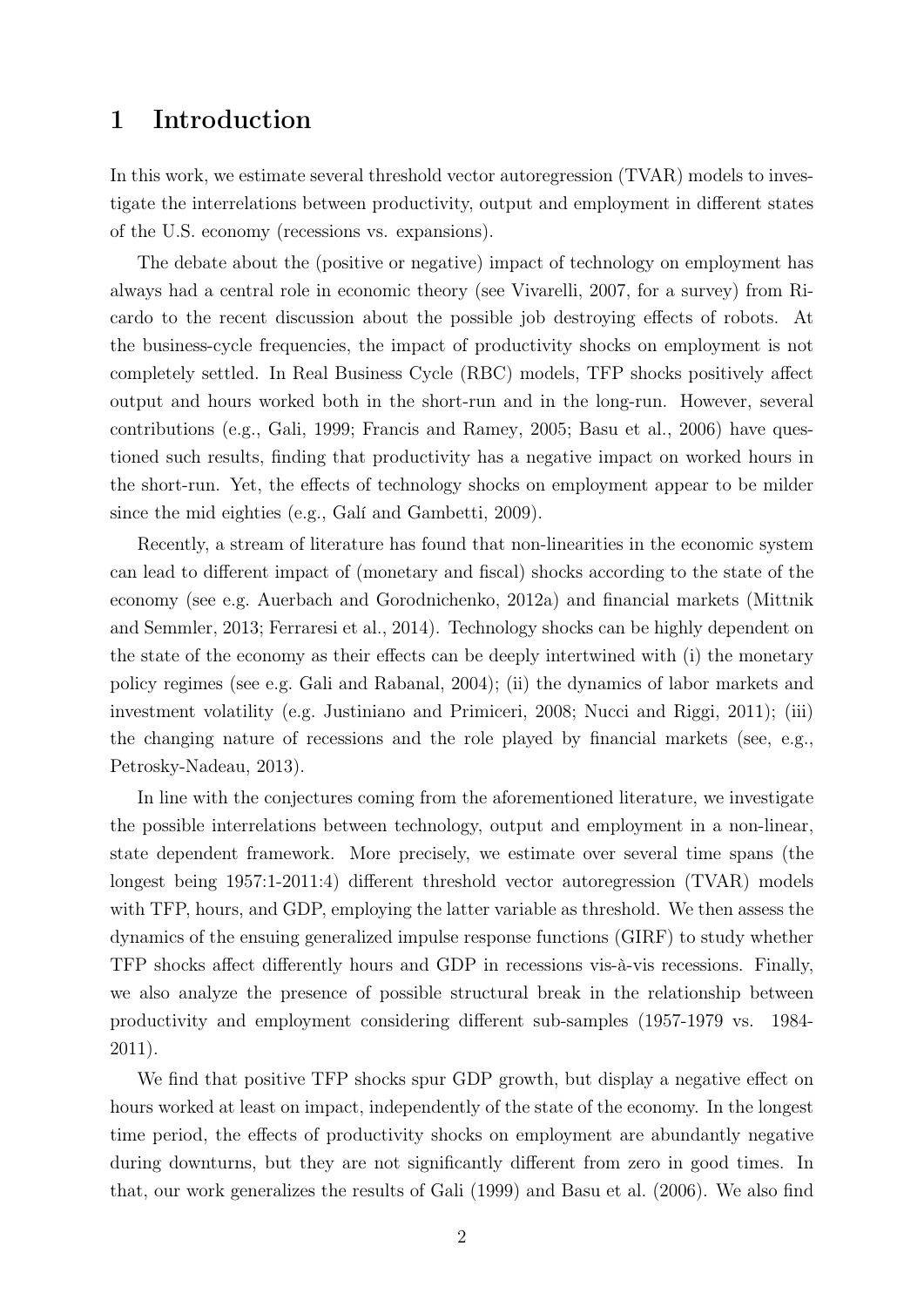that the dynamics of hours worked in the aftermath of a technology shock is mostly due to the response of the number of employees rather than hours per worker. Adjustments via the extensive margin appears then more relevant than those occurring along the intensive margin.

Moreover, our results suggest that the chosen time period affect how hours and GDP react to TFP shocks in good or bad times. Prior to the mid eighties, the results are in line with those obtained in the longest period. However, since the Great Moderation, positive productivity shocks increase hours during recessions. Such results are preserved also when the Great Recession is taken into account. Our analysis generalizes the results in Gali et al. (2003) and Galí and Gambetti (2009) about the milder effects of TFP shocks on employment during the Great Moderation. Indeed, we show that low growth periods are responsible for the observed switch in the pattern. Finally, we search for possible explanations for the observed switch. Although we did not find a silver-bullet explanation, changes in the responses of different series suggest that monetary and fiscal policies, investment and financial frictions exerted a relevant role via aggregate demand.

The rest of the paper is organized as follows. In Section 2, we revise the related literature. In Section 3, we present the data and our methodology. We discuss our main results in Section 5. In Section 6 we study possible transmission mechanisms for our time-varying results. Finally, in Section 7, we conclude.

## 2 Related literature

Our work is related to two different streams of literature. The first one studies the effects of technology shocks on output and employment (Gali, 1999; Basu et al., 2006). According to this literature technology shocks generate negative comovements between productivity and hours worked and between output and hours which are at odds with results from standard real business cycle (RBC) models that postulate positive relationships (see Ramey, 2016; Gali and Rabanal, 2004, for a comprehensive discussion). This strand of research is complemented by further evidence about the time varying effects of technology shocks, which are thought to have become less contractionary during the Great Moderation era (e.g., Gali et al., 2003) (see Section 6). Moreover, Ng and Wright (2013) find that labor productivity turns from procyclical to countercyclical since the mid eighties (see also Fernald and Wang, 2015). However, the debate about the effects of technology shocks on employment and output is not completely settled, as different specifications and identification strategies may yield possibly different results (e.g., Gali and Rabanal, 2004; Christiano et al., 2003; Fernald, 2007; Dedola and Neri, 2007; Lindé, 2009), even though most results convey the message of contractionary effects of tech shocks with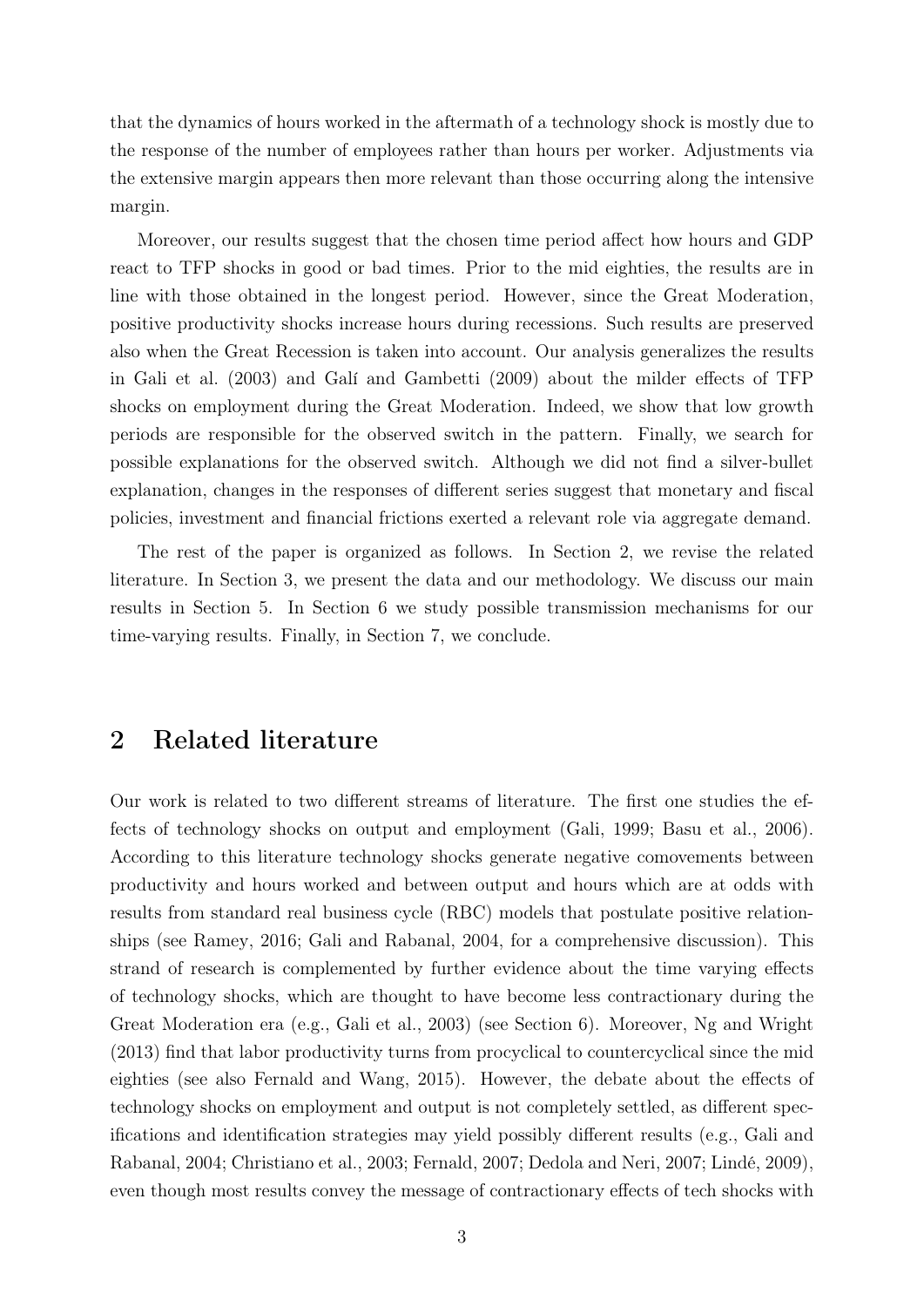respect to hours worked at least in the short-run.<sup>1</sup>

The second stream of empirical literature studies regime switching in macroeconomic dynamics. This relatively new strand of research has blossomed in the aftermath of the Great Recession and it studies the asymmetric effects of fiscal and monetary policies as well as of other real and financial shocks, depending of the state of the economy. Generally, such studies resort to a wide set of regime switching models ranging from threshold vector autoregressions (TVAR), to vector smooth transition autoregressions (VSTAR) and Markov-Switching models. Regimes shifts are usually sparked by threshold variables related to the state of the real economy (recession or expansion, see e.g., Auerbach and Gorodnichenko, 2012b,a; Bachmann and Sims, 2012), or to financial markets (see e.g. Mittnik and Semmler, 2013; Ferraresi et al., 2014).<sup>2</sup>

## 3 Methodology

In order to assess whether the response of hours and GDP with respect to technology shocks depends on the state of the economy, recessions vis-à-vis expansions, we estimate a bunch of threshold vector autoregression models (TVAR) which display a number of appealing features. First, the threshold variable is considered as endogenous. This allows one to study regime switches, which result from shocks hitting another variable within the system. Second, TVARs are very simple to estimate: within each regime, the parameters can be recovered by ordinary least squares (OLS). However, once estimated, the state dependent dynamics of TVARs allows for non-linear and asymmetric impulse-response functions.

Let us consider a TVAR model with two regimes. Given the vector of endogenous variables  $(y)$  and the threshold variable  $(w,$  belonging to y), the model can be represented as follows:

$$
y_t = c_j + \sum_{i=0}^p A_{j,i} y_{t-i} + \epsilon_{t,j},
$$
\n(1)

where  $c_j$  is a constant vector;  $j = 1$  if  $w_{t-d} < r$  and  $j = 2$  otherwise; r is the value of the threshold; d is the lag of the threshold variable relevant for regime changes;  $p$  is the autoregressive order; and  $A_{j,i}$  is the matrix of coefficients of regime j and lag i. Each regime is characterized by a variance-covariance matrix  $\Sigma_j$ . Note that the TVAR model

<sup>&</sup>lt;sup>1</sup>The main differences arise because of i) hours entering the relation in first-differences (Gali, 1999; Francis and Ramey, 2005) vs. levels (Christiano et al., 2003); ii) long-run restrictions and adjusted TFP measure of technology (Gali, 1999; Basu et al., 2006) vs. sign restrictions (Dedola and Neri, 2007); identification of different sources of technical change (Fisher, 2006). In the present work we stick to first differenced hours, so as to avoid to uncover spurious regime change. Nevertheless, our results are broadly robust to different specifications. Moreover, we identify technology shocks by using the adjusted measure of TFP proposed by Fernald (2012), in line with Basu et al. (2006).

<sup>2</sup>On the theoretical side, Canzoneri et al. (2016) develop a model which accounts for time-varying fiscal multipliers depending upon the state of the economy (recessions vs. expansions).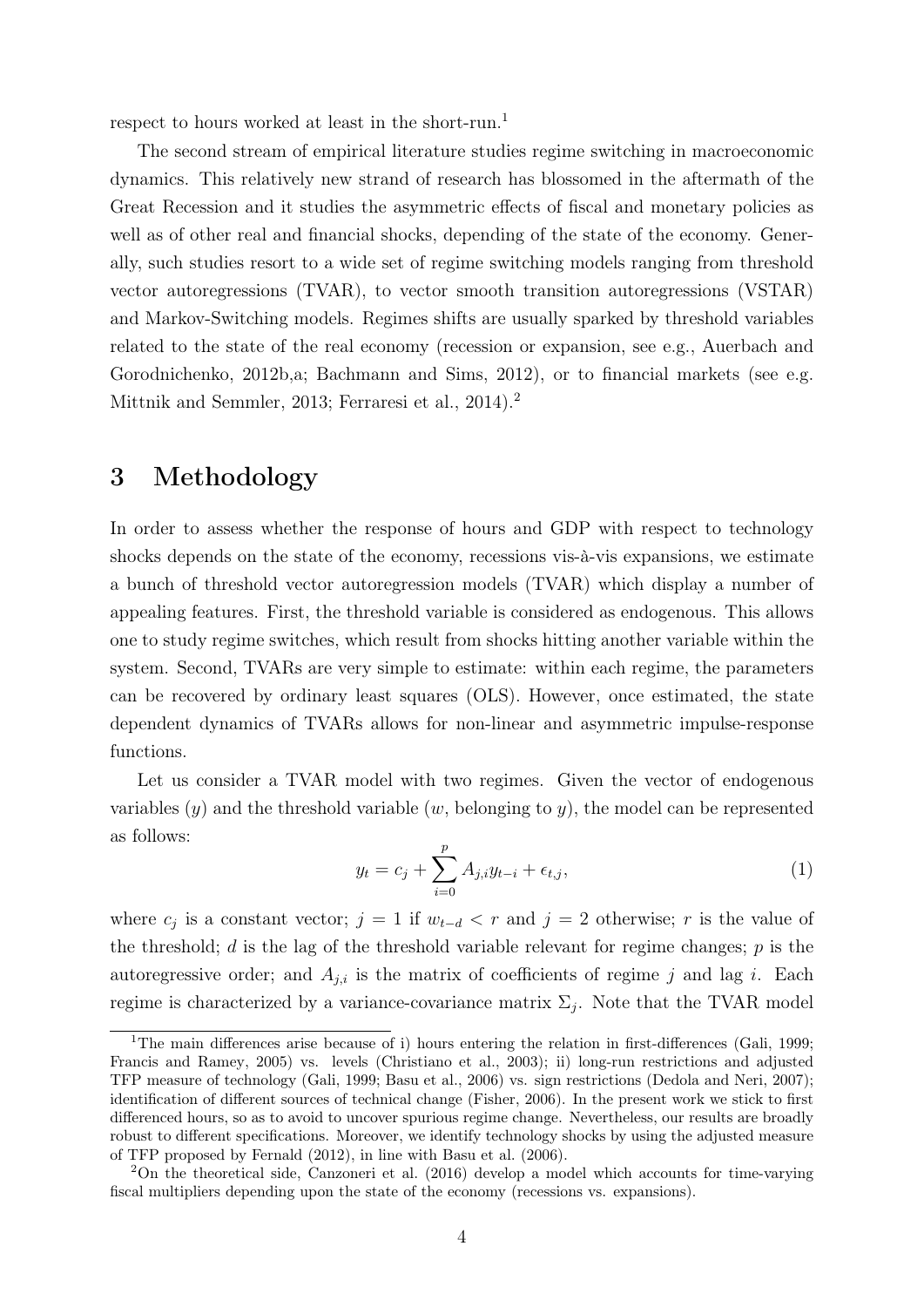is linear within each regime, but the changes in the parameters across regimes account for non-linearities.

TVARs can be estimated via OLS conditional on the threshold variable,  $w_{t-d}$ , the number of regimes and the lag order p. Identification can be performed employing standard procedures used in the linear framework (e.g. Cholesky).

Before estimation and identification, one has first to test for linearity. We apply a battery of Tsay (1998) tests in order to evaluate the null hypothesis that our VAR models are linear. If the null is rejected, there are multiple regimes, and we can estimate a threshold model. As suggested by Tsay (1998), we select the lag of the threshold variable according to the maximum test statistic. Once the lag order is fixed, we search over the (observed) threshold values and choose the ones which minimize the sum of squared residuals.<sup>3</sup>

After the TVAR is estimated, the next step consists in analyzing the impulse response functions. In a non-linear setup, the reaction of an endogenous variable to a shock depends on the past history, the state of the economy and the size of the shock under study at time 0, and the size and the sign of all the shocks hitting the economy within the period of interest (a shock at time t may indeed trigger a switching of regime till time  $t+d$ , where d is the estimated lag of the threshold). In order to average out the influences of history and of all other shocks, simulation methods are necessary to recover the generalized impulse response functions (GIRF; Koop et al., 1996). In particular, if we define  $\varepsilon_t$  as the shock to the variable we are interested in, a horizon m, and a history  $\Omega_{t-1}$ , we can define the GIRF as:

$$
GIRF = E[X_{t+m}|\varepsilon_t, \varepsilon_{t+1} = 0, \dots, \varepsilon_{t+m} = 0, \Omega_{t-1}] -
$$
  

$$
E[X_{t+m}|\varepsilon_t = 0, \varepsilon_{t+1} = 0, \dots, \varepsilon_{t+m} = 0, \Omega_{t-1}]
$$
 (2)

The algorithm employed to derive the generalized impulse response function is described in Appendix B. In a nutshell, the idea is to simulate the model for any possible starting point over the time horizon of interest by feeding the system with bootstrapped shocks and to repeat the exercise by adding a new shock of a specific size (one time the standard deviation of the fundamental shock in the linear model). The procedure is done hundreds times with newly generated series of bootstrapped residuals. The responses to shocks specific to a particular regime is recovered by averaging out the simulation results. As suggested in Zheng (2013) and Schmidt (2013), we compute confidence bands by bootstrapping the TVAR residuals (see Appendix B for the algorithm). In the GIRF presented below, we report 68% confidence bands as suggested by Sims and Zha (1999).<sup>4</sup>

<sup>3</sup>Alternatively, we can select the lag of the threshold according to the sum of squared residuals. Our results are nevertheless robust to the estimation method employed.

<sup>&</sup>lt;sup>4</sup>Codes for linearity tests, estimation, GIRFs and bootstrapped confidence bands are written in Gretl, an open-source software available at http://gretl.sourceforge.net/.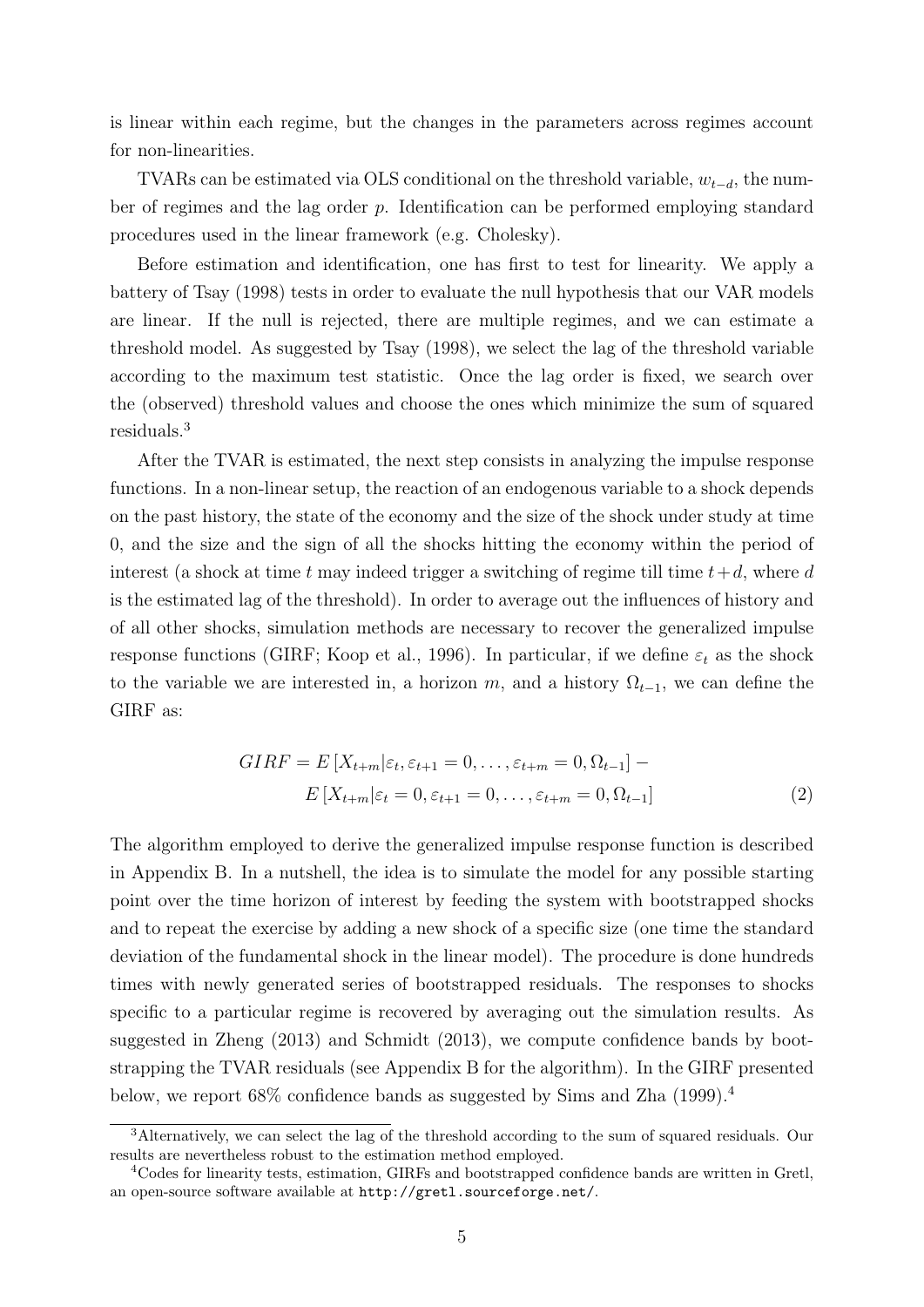### 4 Data and model

We use quarterly U.S. time series. Our main sample goes from 1957:1 to 2011:4. Such a time span allows us to increase the minimum number of observations in each regime and to perform a relatively large number of sub-exercises.<sup>5</sup>

Our main model contains (according to Cholesky order) adjusted total factor productivity (TFP), GDP and hours worked.<sup>6</sup> Quarterly data about adjusted TFP and hours worked are drawn from Fernald  $(2012).<sup>7</sup>$ 

We first estimate the model over the whole sample and then we focus on different subperiods in order to account for possible structural breaks. First, we exclude the Great Recession, letting our sample go to the second quarter of 2008. We then perform an investigation in the spirit of Galí and Gambetti (2009) to separate the pre-Volcker era  $(1957:1-1979:2)$  from the Volcker-Greenspan-Bernanke period  $(1984:1-2011:4)$ .<sup>8</sup> Finally, we also jettison the Great Recession from the Great Moderation, considering the period 1984:1-2008:2 and show that our results are not qualitatively affected.<sup>9</sup>

We order adjusted TFP first in our TVAR, as the residuals of such equation should not be contemporaneously correlated with the other ones. This is in line with theoretical macroeconomic literature (e.g. real business cycle models) as well as with the method employed by Basu et al.  $(2006)^{10}$  We then place GDP and finally hours worked. In other words, we assume that shocks to GDP are contemporaneously transmitted to hours worked (i.e., higher production require more labor input, but not viceversa).<sup>11</sup>

Our threshold variable is a moving average of lag four of the quarterly rate of change of GDP, which in turn is nothing but a rescaled yearly rate of change (see Figure 9 in

<sup>&</sup>lt;sup>5</sup>The dates refer to the dependent variables. For example, in a  $VAR(4)$  the first observation used according to our convention is 1956:1. The first observation is chosen in order to use a uniform sample for all our exercises. Moreover, the sample ends in 2011:4 as when our empirical analysis was performed, this was the last stable observation of National Accounts data according to the subsequent vintages from FRED. The data is available from the authors upon request.

 $6$ Our main series are displayed together with NBER recessions bands in Figure 9 in Appendix C.

<sup>&</sup>lt;sup>7</sup>In a recent contribuion Sims (2016) shows that subsequent vintages of utilization adjusted TFP are not highly correlated with each other. Here we use the vintage produced in September 2014. However, for the sake of comparison, we have checked with a more recent vintage and results do not qualitatively change.

<sup>8</sup>Whereas there are good reasons to exclude the Volcker recession period (1979:3-1982:3) from the analysis, we consider as a starting point of the Great Moderation the first quarter of 1984 as it is widely accepted in the literature (e.g., Stock and Watson, 2012). Our results do not qualitatively change by slightly shifting the beginning/end of samples.

<sup>9</sup>Our results are also unaffected by the choice of a shorter Volcker-Greenspan period consistent with Gali et al. (2003). Moreover, we also check for an alternative sub-sampling strategy, in line with the trend breaks in labor productivity growth identified by Fernald (2007). Again, the observed changes are not driven by breaks in labor productivity growth but by a single fundamental shift from the mid 80s.

<sup>&</sup>lt;sup>10</sup>It is indeed very likely that total factor productivity, once purged from cyclical capacity utilization, does not respond to business cycle fluctuations within the same quarter. In fact, whereas standard TFP is highly correlated with GDP growth (0.8); utilization adjusted TFP is not (0.2).

 $11$ This ordering is questionable since more hours worked should return, within the quarter, higher value added (in terms of wages). However, our results do not change if we swap the two series in the system.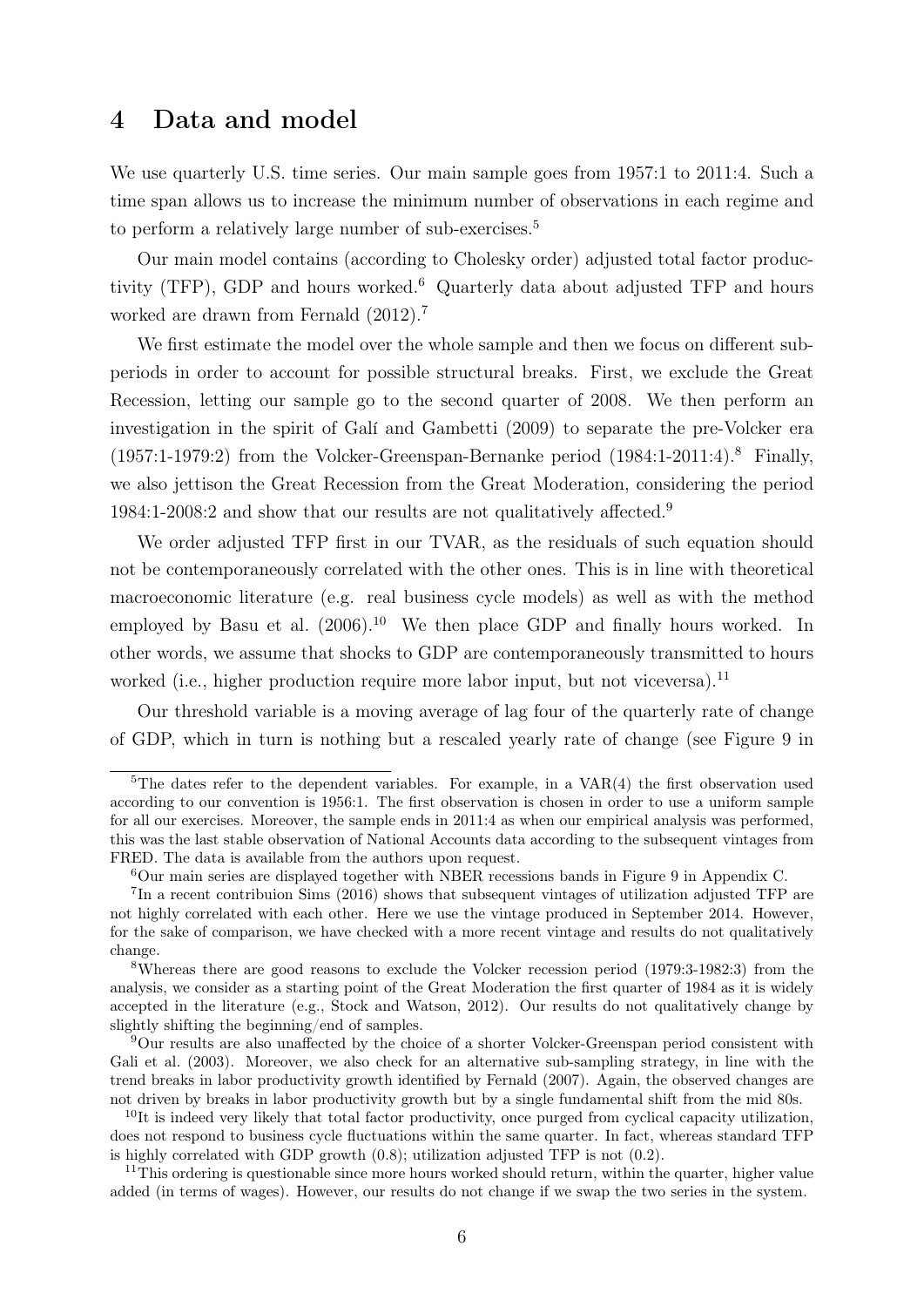Table 1: Augmented Dickey-Fuller (GLS) tests applied to the MA(4) of the growth rate of GDP (threshold variable) in the different sub-samples  $(p-values$  in parentheses). Lag structure chosen according to modified AIC down from 4 lags. GDP: aggregate terms or normalized with the civilian population.

| Period        | GDP        | Specification    | Results        |
|---------------|------------|------------------|----------------|
| 1957:1-2011:4 | aggregate  | constant; 4 lags | $-4.47(0.000)$ |
| 1957:1-2008:2 | aggregate  | constant; 4 lags | $-4.64(0.000)$ |
| 1957:1-2011:4 | normalized | constant; 4 lags | $-4.38(0.000)$ |
| 1957:1-2008:2 | normalized | constant; 4 lags | $-4.46(0.000)$ |
| 1957:1-1979:2 | aggregate  | constant; 4 lags | $-3.23(0.001)$ |
| 1984:1-2011:4 | normalized | constant; 4 lags | $-2.54(0.011)$ |
| 1984:1-2008:2 | normalized | constant; 4 lags | $-2.50(0.012)$ |
| 1957:1-1979:2 | normalized | constant; 4 lags | $-3.01(0.003)$ |
| 1984:1-2011:4 | normalized | constant; 4 lags | $-2.59(0.009)$ |
| 1984:1-2008:2 | normalized | constant; 4 lags | $-2.62(0.009)$ |

the Appendix C). Yearly rates of change can be considered a rough measure to extract business cycle components (Giannone et al., 2009) with the advantage that we can track their dynamics endogenously within the TVAR. Moreover, modern macroeconomic theory has justified it as a general source of multi regime dynamics (Canzoneri et al., 2016). In order to assess the mean reverting properties of the threshold variable within the different examined samples we run a battery of augmented Dickey-Fuller (GLS) tests, whose results are reported in Table 1. The null hypothesis of the presence of a unit root is rejected for all the tested series.

In Section 6 below, we will shed some light on the possible interactions between the Great Moderation and the effects of technology shocks in alternative regimes. More specifically, we will augment our three dimensional TVAR model with a variable at the time concerning inflation (so as to check for monetary policy); private and public investment; consumption and private inventories; credit markets interest rates; nominal and real wage (see Section 6 for a discussion of the series included in this analysis and Appendix A for more details about the data employed). Such exercises will be performed imposing the same threshold values of the benchmark model.

## 5 Results

Let us now present the main results obtained by our empirical analysis. We structure the discussion in three parts. First, in Section 5.1 we present the results obtained for the full sample (1957-2011). We then consider the pre Volcker and post mid eighties sub-samples (cf. Section 5.2). Finally, in Section 5.3, we assess the robustness of our results as to different i) threshold values; ii) series entering the TVARs; iii) sub-sampling choices.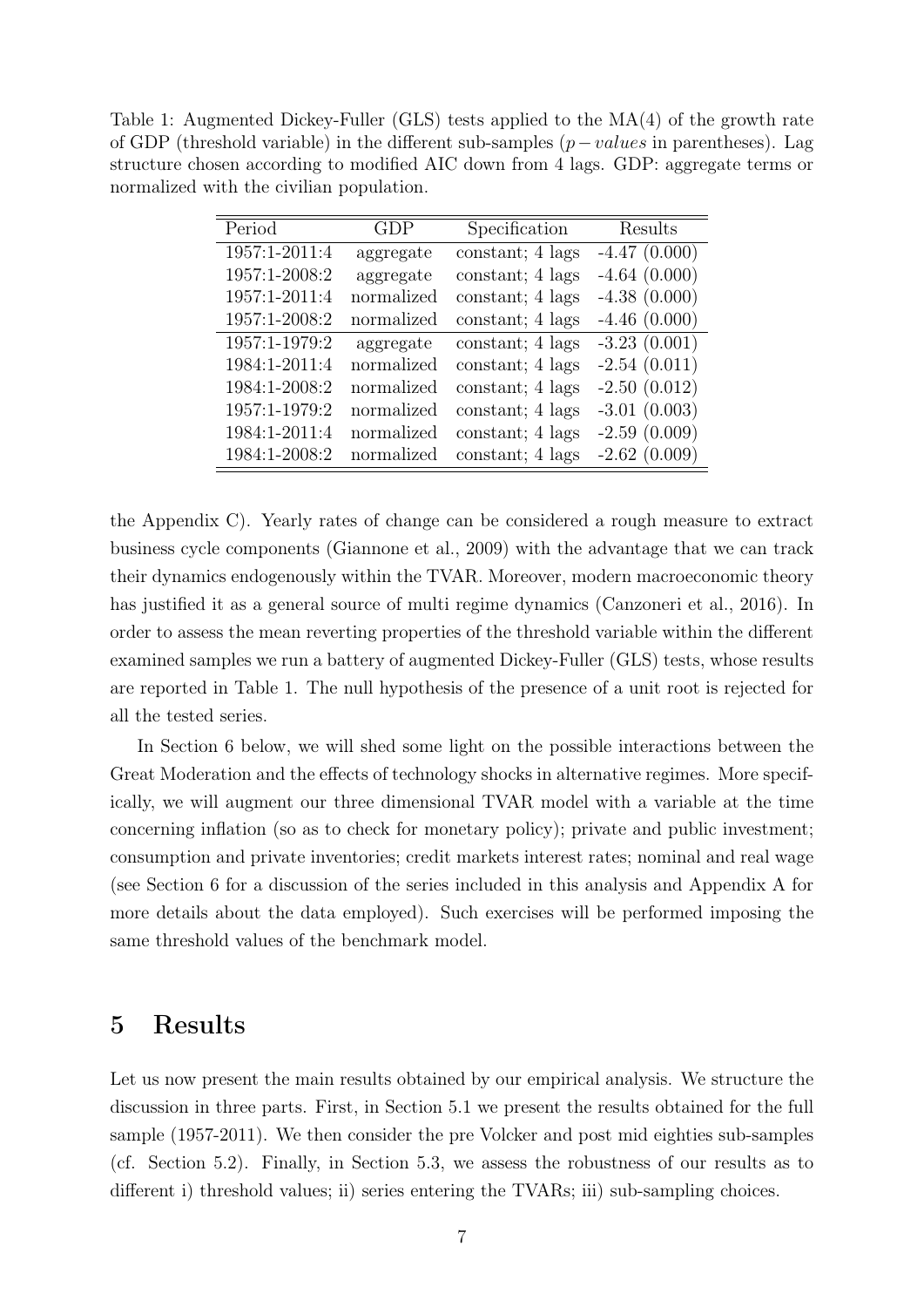| Sample        | Employment                    | Test Statistic ( <i>pvalue</i> ) | Lag            |
|---------------|-------------------------------|----------------------------------|----------------|
| 1957:1-2011:4 | aggregate hours               | 31.30(0.002)                     | 1              |
| 1957:1-2008:2 | aggregate hours               | 39.16(0.000)                     | 1              |
| 1957:1-2011:4 | normalized hours <sup>†</sup> | 35.58(0.000)                     | 1              |
| 1957:1-2008:2 | normalized hours <sup>†</sup> | 34.32 (0.001)                    | 1              |
| 1957:1-2011:4 | hours per worker              | 22.42(0.033)                     | 4              |
| 1957:1-2008:2 | hours per worker              | 23.03 (0.027)                    | 4              |
| 1957:1-2011:4 | employees                     | 40.76(0.000)                     | $\overline{2}$ |
| 1957:1-2008:2 | employees                     | 51.69(0.000)                     | $\overline{2}$ |
| 1957:1-1979:2 | aggregate hours               | 24.70 (0.016)                    | $\mathbf{1}$   |
| 1984:1-2011:4 | aggregate hours               | 19.51 (0.077)                    | 3              |
| 1984:1-2008:2 | aggregate hours               | 23.80 (0.022)                    | $\overline{2}$ |
| 1957:1-1979:2 | normalized hours <sup>†</sup> | 24.17 (0.019)                    | 1              |
| 1984:1-2011:4 | normalized hours <sup>†</sup> | 24.26 (0.019)                    | 3              |
| 1984:1-2008:2 | normalized hours <sup>†</sup> | 18.13(0.112)                     | $\overline{2}$ |
| 1957:1-1979:2 | hours per worker              | 27.76 (0.006)                    | 3              |
| 1984:1-2011:4 | hours per worker              | 25.86(0.011)                     | 3              |
| 1984:1-2008:2 | hours per worker              | 17.79 (0.122)                    | 1              |
| 1957:1-1979:2 | employees                     | 36.06(0.000)                     |                |
| 1984:1-2011:4 | employees                     | 28.37(0.005)                     | $\overline{2}$ |
| 1984:1-2008:2 | employees                     | 28.53(0.005)                     | $\mathfrak{D}$ |

Table 2: Tsay tests. MA(4) of the growth rate of GDP (threshold variable). GDP: aggregate terms or normalized with the civilian population.

† MA(4) of normalized GDP rate of growth as threshold variable.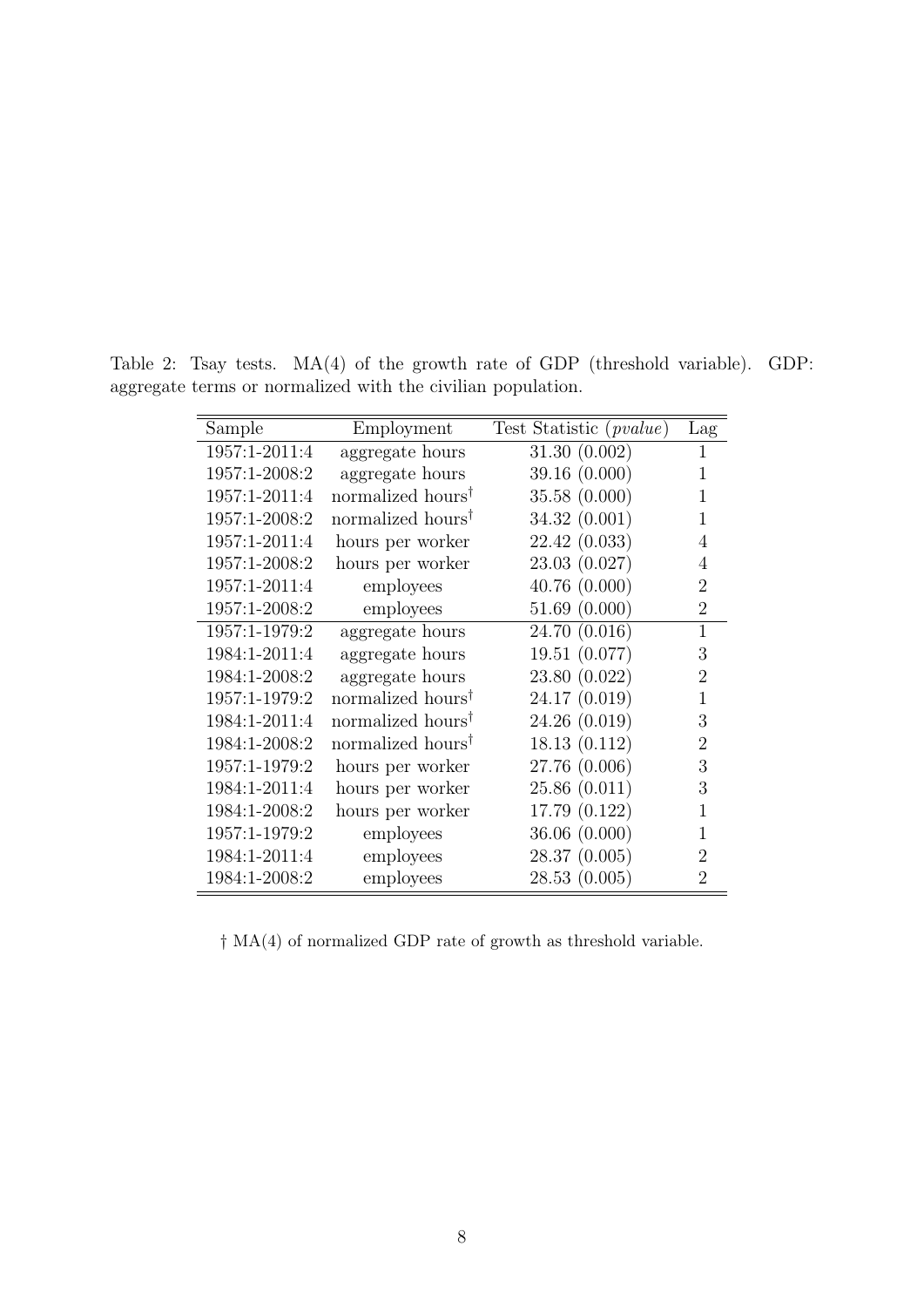Figure 1: Threshold variable (black line), threshold value (red line) and estimated recessions (shaded area) in the main sample (1957-2011).



#### 5.1 Full sample period

We begin by performing Tsay linearity tests. As shown in Table 2, the Tsay test rejects linearity (Figure 2). The max test statistics is reached at lag one, which we then impose in our estimation procedure. The estimated threshold (the four quarter average of GDP growth rates) is 1% and it leaves 85 observations in expansions and 135 in recessions.

Figure 1 reports the threshold variable together with the threshold value and the estimated recessions. It suggests that after the mid eighties, the drop in GDP volatility has induced a fall in the mean of the threshold variable, possibly making the estimated threshold too high, so that the model spends too much time in the recession regime (more on this in section 5.2 below).

Let us now consider the estimated impulse response function of GDP and hours worked hours as to positive technology shocks (cf. Figure 2). The GIRFs show that TFP shocks spur GDP in expansions, whereas their impact is much milder and not significantly different from zero during recessions. In contrast, positive technology shocks considerably reduce employment during downturns, whereas their effects are negligible during expansions (Figure 2).

Our results suggest the existence of state dependent transmission channels of technology shocks to output and employment. In that, they generalize the findings of Gali (1999) suggesting that the real-business-cycle explanation of business cycles is not credible as it implies a positive correlation between productivity and hours. Indeed, we find that such results are mainly due to the behavior of the economy during recessions. Technological shocks do not appear to be a credible way out of recessions. This is in line with recent macroeconomic research that points to the role of aggregate demand as escape route from a recession.

We then try to shed more light on the effects of technology shocks by comparing the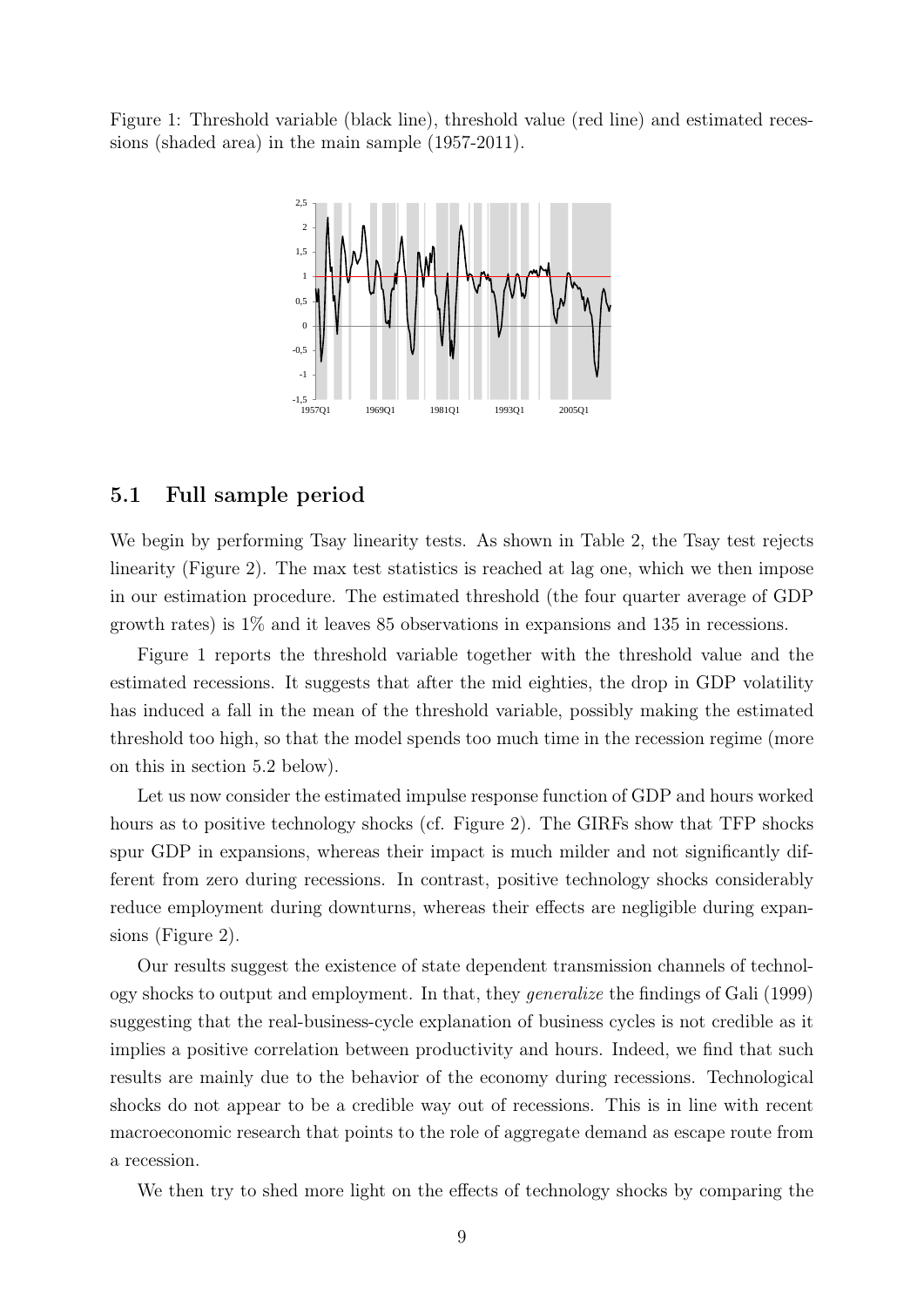Figure 2: Generalized impulse response functions. Cumulative response of hours (upper row) and GDP (bottom row) with respect to a 1% standard deviation positive shock to adjusted TFP shock. Recessions (left column) vs. expansions (right column). 68% confidence bands. Sample: 1957-2011.

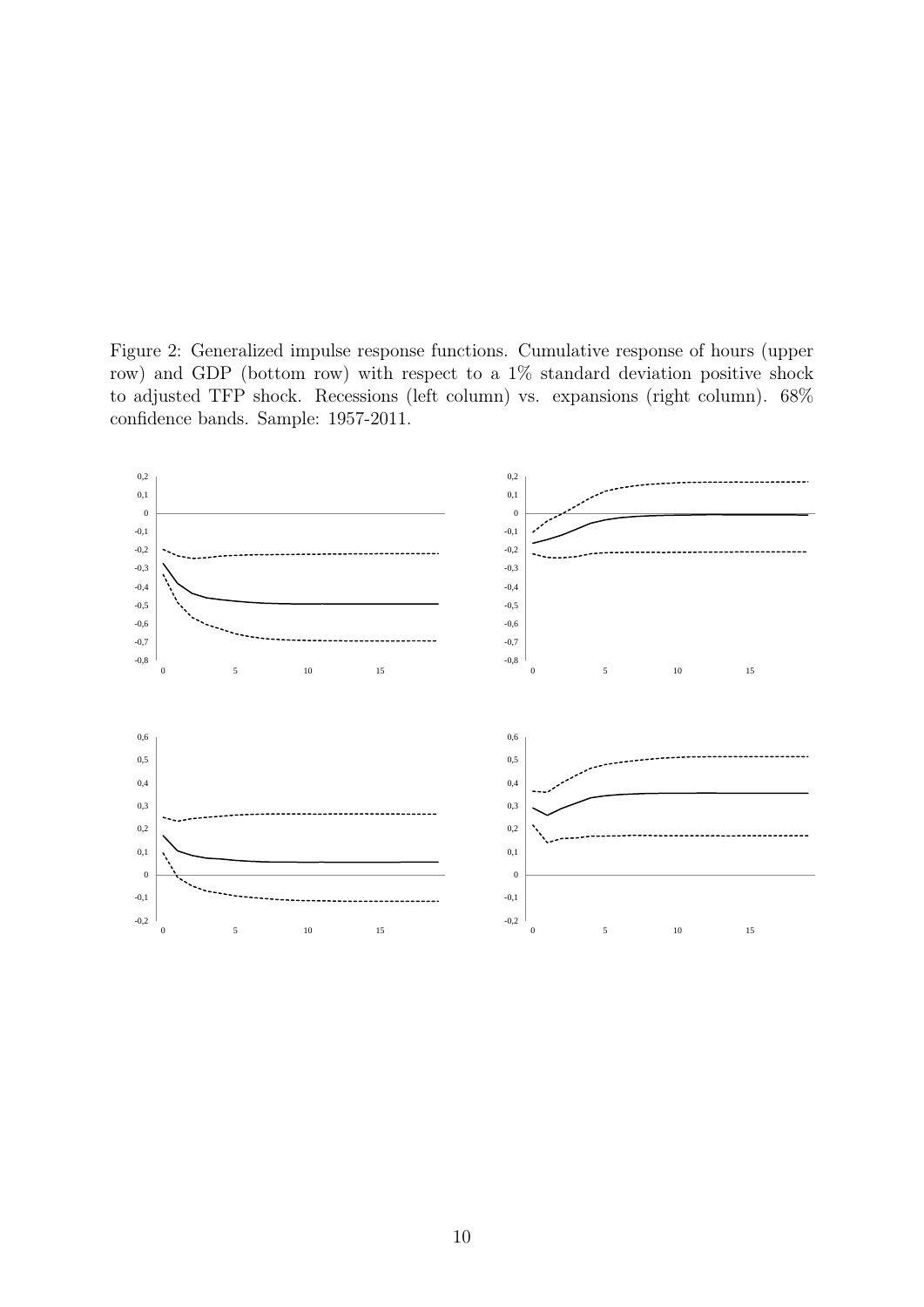Figure 3: Generalized impulse response functions. Cumulative response of average weekly hours (upper row) and of the number of employees (bottom row) with respect to a  $1\%$ standard deviation positive shock to adjusted TFP shock. Recessions (left column) vs. expansions (right column). Sample: 1957-2011.



response of employment over the extensive margin (i.e. number of employees) vis-à-vis the intensive one (i.e. hours per worker). More specifically, we replace total hours in the TVAR model with either the number of employees or the average weekly hours, we test for linearity (Table 2), estimate the models and compute the ensuing GIRFs. Let us start with average weekly hours (Fernald and Wang, 2015). The impulse response functions depict quite similar patterns in the two macroeconomic regimes (cf. Figure 3). On the contrary, the reaction of the number of employees mimics closely that of total hours, suggesting that most of the labor adjustment is done over the extensive margin (see Figure 3). Indeed, the stronger and negative effects of productivity shocks on employment in the low growth regime depend mostly on the lower number of employees. Such evidence again supports the idea that aggregate demand can have a key role in the transmission of technology shocks.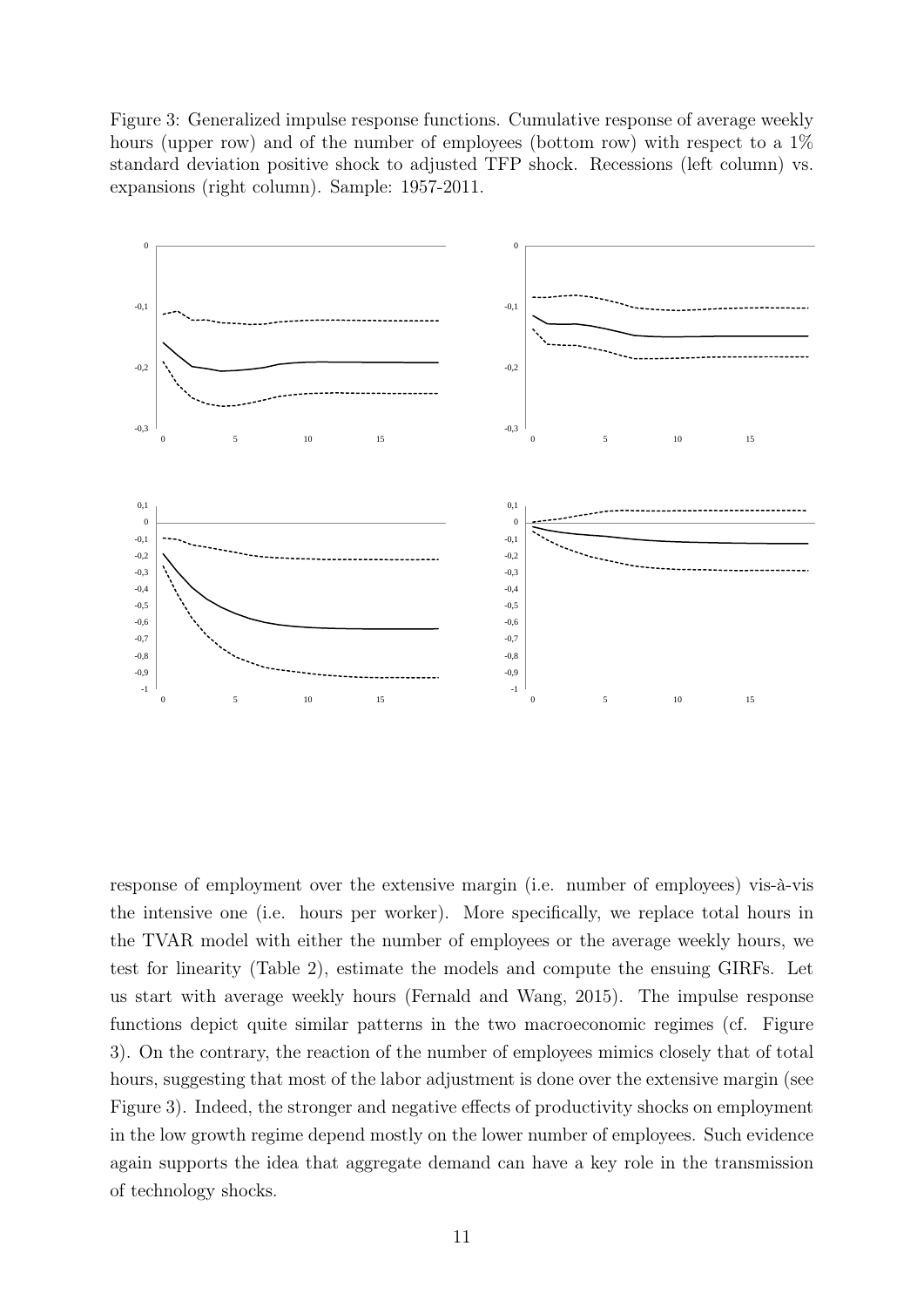Figure 4: Threshold variable (black line), threshold value (red line) and estimated recessions (shaded area) in our sub-samples (1957-1979 vs. 1984-2011).



## 5.2 Evidence from sub-sampling: Pre Volcker vs. the Great Moderation & the Great Recession

The relationship between technology, output and employment may be subject to structural breaks and change over time. Indeed, as shown by e.g. Gali et al. (2003) and Galí and Gambetti (2009) among others, since the mid eighties, the effects of technology shocks on hours worked have become milder. Moreover, Figure 1 suggest that the behavior of the threshold variable seems to have mutated during the Great Moderation.

Building on the existing literature, we assess whether such a dynamics is present also in a state dependent framework, as the phenomena which contributes most to the changes within the linear relation may differently impinge it according to the state of the economy. For instance, if the response of employment depends to some extent to the degree of accommodation of monetary policy, and if the transmission channels activated by the latter are more effective in recessions (or expansions), we should expect the effects of switches in the monetary policy regime (e.g., the parameters of the Taylor rule) to impact differently in recessions vis-à-vis expansions.

In order to perform our analysis we divide the sample into two sub-periods. In particular, we consider a pre-Volcker era (1957:1-1979:2) and a Volcker-Greenspan-Bernanke period  $(1984:1-2011:4)$ , which includes the Great Recession.<sup>12</sup> The inclusion of the Great Recession in our second sub-sample follows from Ng and Wright (2013) who claim that the post mid 80s recessions share a relevant set of common features (e.g., financial origins; jobless recoveries; tight credit in the ensuing expansions), among which is the shift of labor productivity from procyclical to countercyclical (see also Fernald and Wang, 2015).

The Tsay tests reject linearity in both samples, as reported in Table 2, even though

<sup>12</sup>We follow Gali et al. (2003) and exclude the 1979:3-1982:2 period from the analysis. Moreover, following the existing literature about the timing of the Great Moderation, we start our second subsample in 1984:1 (see e.g., Stock and Watson, 2003).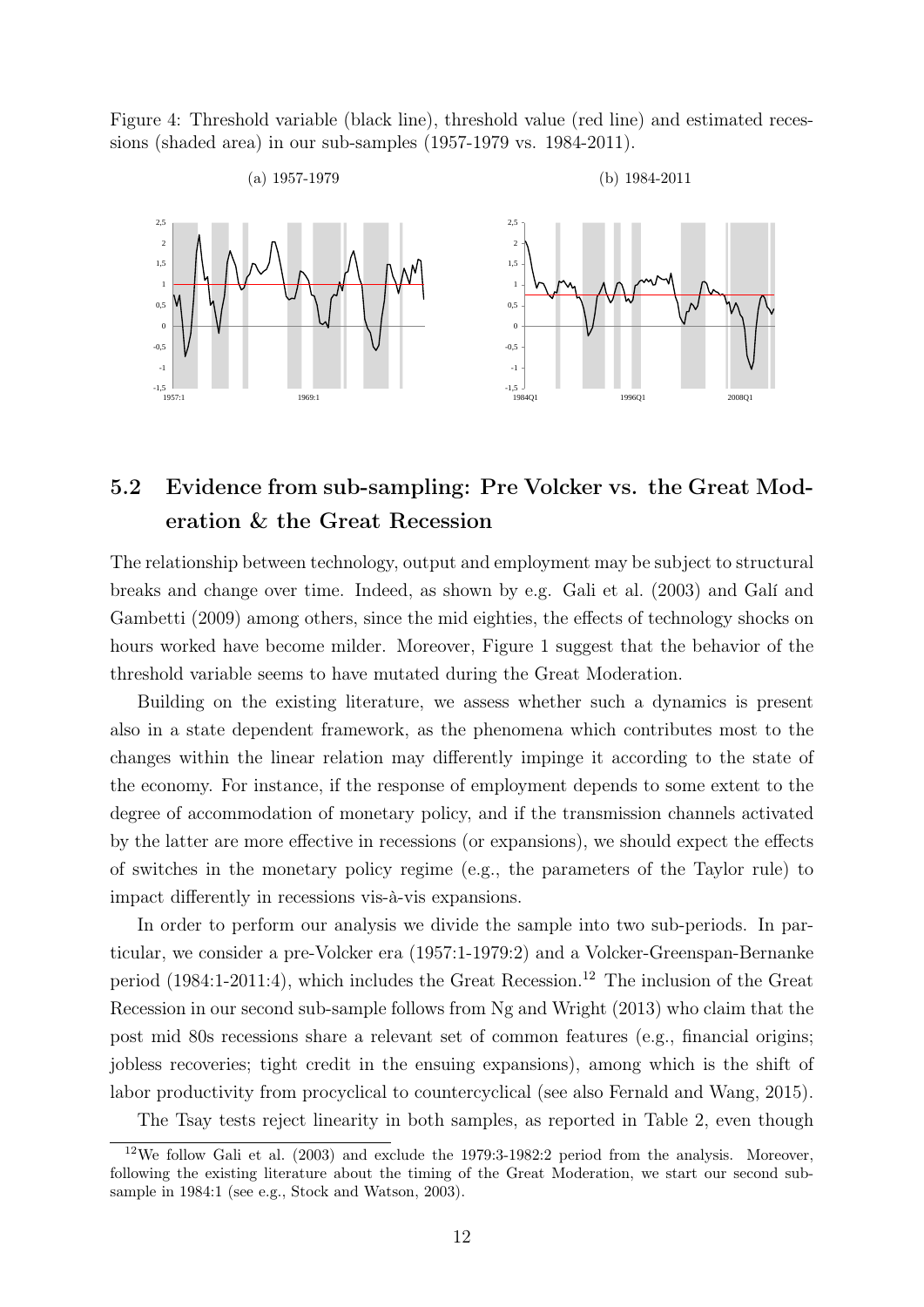Figure 5: Generalized impulse response functions. Cumulative response of hours (upper row) and GDP (bottom row) with respect to a 1% standard deviation positive shock to adjusted TFP shock. Recessions (left column) vs. expansions (right column). 68% confidence bands. Sample: 1957-1979.

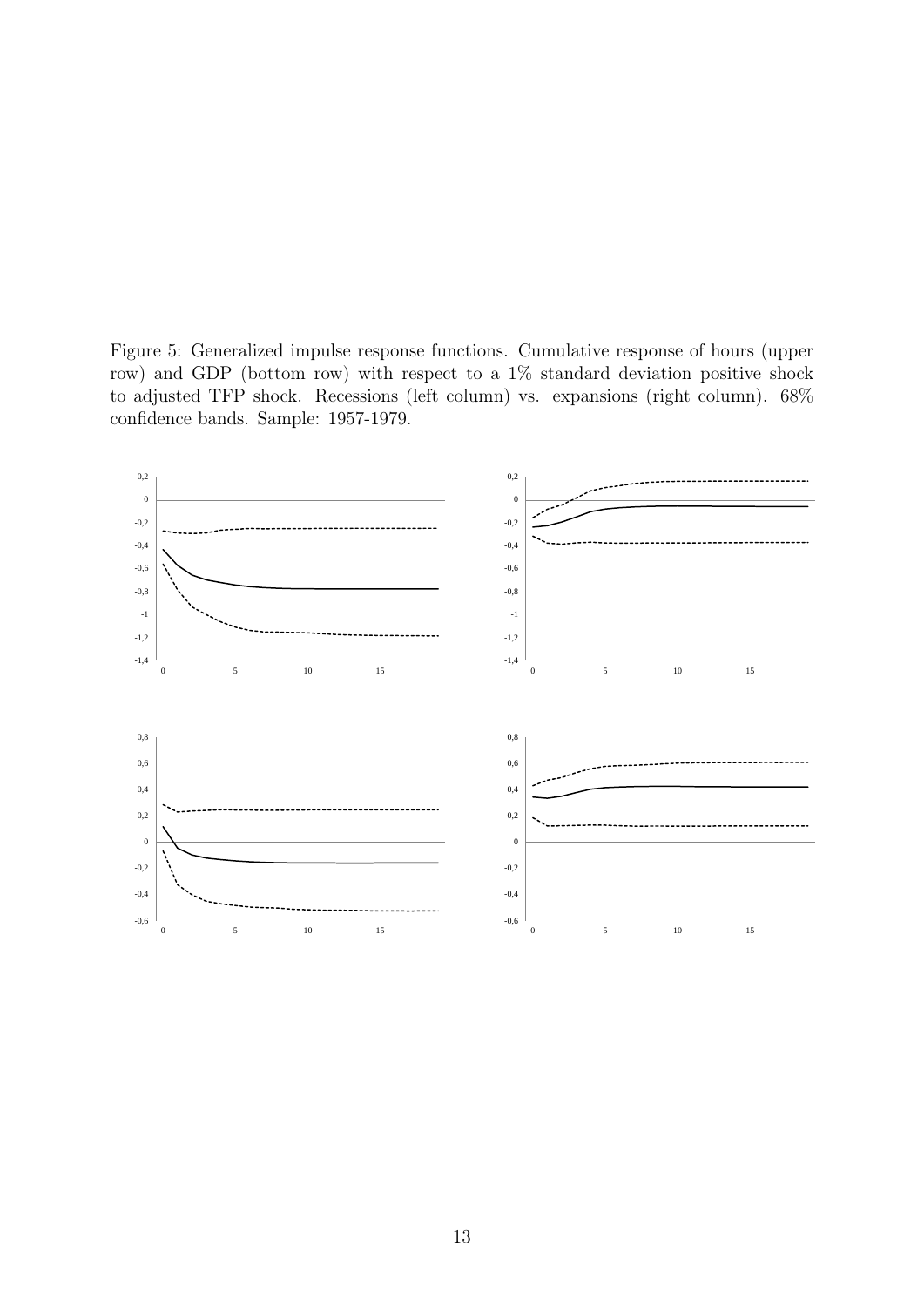Figure 6: Generalized impulse response functions. Cumulative response of hours (upper row) and GDP (bottom row) with respect to a 1% standard deviation positive shock to adjusted TFP shock. Recessions (left column) vs. expansions (right column). 68% confidence bands. Sample: 1984-2011.

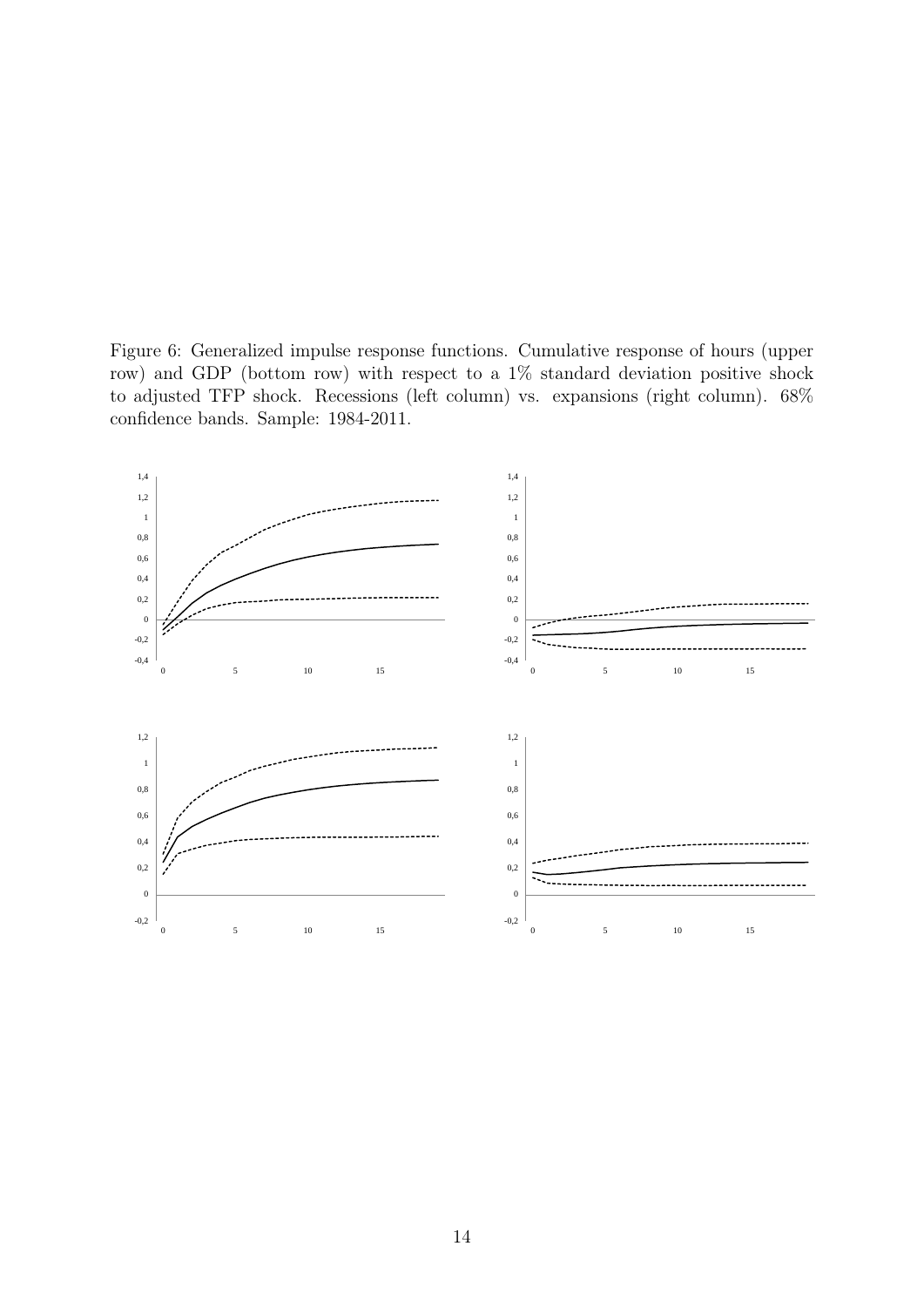the evidence for the second sub-sample is weaker (10% significance level). However, notice that for the specification in which hours and GDP are normalized with the US population linearity is still rejected at 5%.

Figure 4 displays the threshold variable, the estimated threshold value and recessions for the two sub-periods. The threshold value does not change within the pre-Volcker period as to the whole sample, it is lower in the post eighties sample. Moreover, the estimated lag relevant for the regime switching increases from one to three in the second sub-period. We find 43 observations in expansion and 47 in recessions in the first sub-samples, while 50 and 62 observations in the latter one.

Let us now consider the GIRFs for the two sub-samples. The results of the pre-Volcker period are qualitatively similar to ones obtained with the whole sample (cf. Figure 5). More precisely, the negative effects of positive technology shocks on employment are abundantly stronger and negative in downturns. In fact, within this subperiod the effects appear even reinforced with respect to what observed for the whole sample. The point estimates of the response of GDP itself, although not significantly different from zero, turn negative after few quarters.

On the contrary, in the second sub-period, the generalized impulse response functions depict a different story. In this case, the responses in good times do not qualitatively change, but the ones in bad times are completely different (see Figure 6). Indeed, positive technology shocks appear to stimulate both GDP and hours during recessions. Our results are more general than those in Gali et al. (2003) and Galí and Gambetti (2009): the milder effects of TFP shocks since the mid eighties are due to the responses of hours and GDP in bad times.

What is the source of the different dynamics of employment in the two subperiods? We now study disaggregated employment series comparing the dynamics of number of employees (extensive margin) with average weekly hours per worker (intensive margin). The impulse response functions of average weekly hours show small differences in the dynamics of the series after a technology shock in the two sub-samples (Figures 7 and 8). In both regimes, the initial response is negative and the patterns of the GIRFs is substantially flat. However, in the second period the response over the intensive margin during recession is close to zero and never positive, whereas no similar shift characterizes the response in good times. On the contrary, the GIRFs of the number of employees closely tracks (again) the reaction of total hours. This implies that firms mostly adjust employment over the extensive margin (Figures 7 and 8). Such results cast further doubts on the real-business-cycle interpretation of technology shocks. Indeed, positive TFP shocks do not lead to more intense labor effort, but rather they appear to affect employment mostly via an aggregate demand channel. In Section 6 we elaborate more on this by enriching our analysis with further series.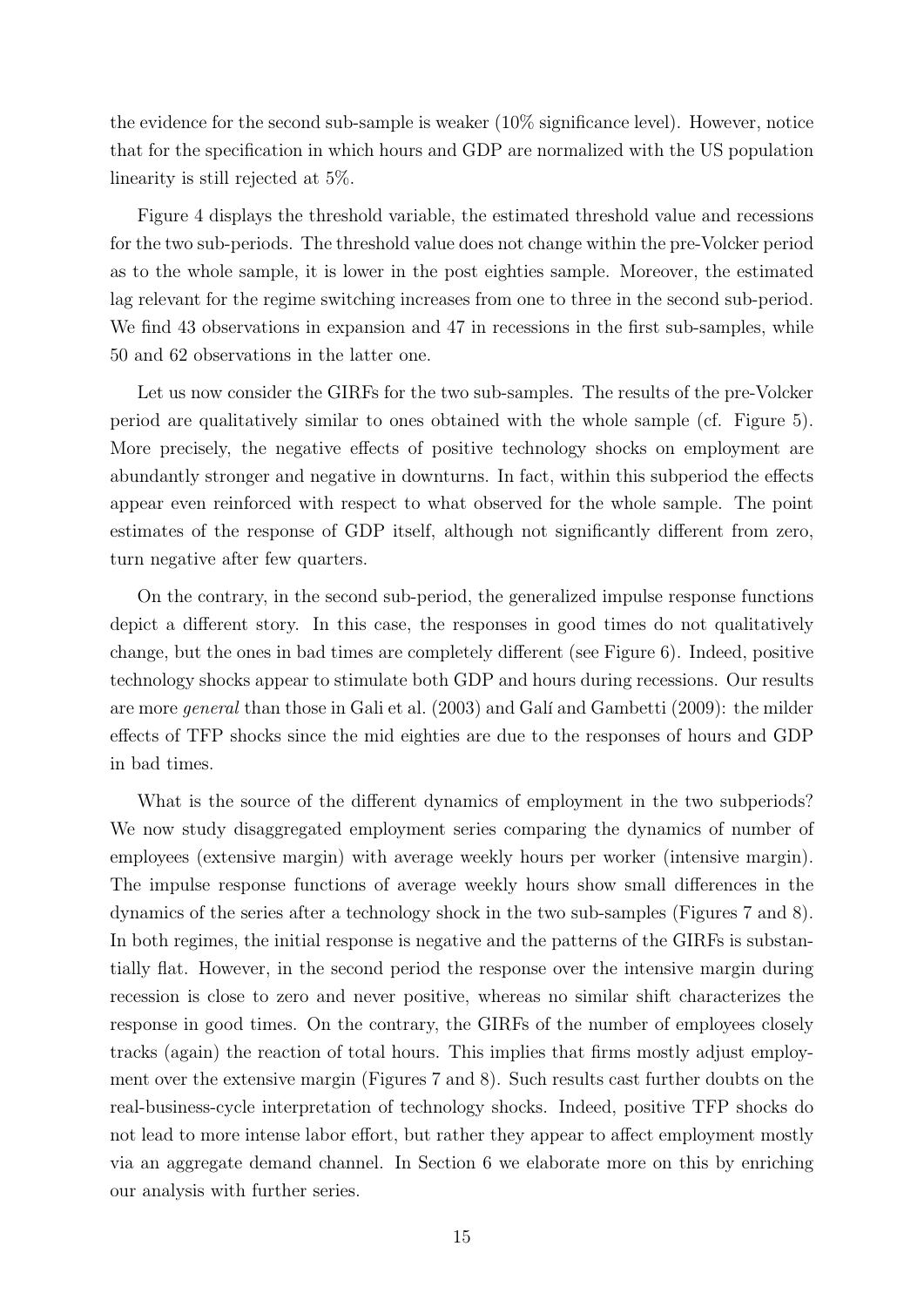Figure 7: Generalized impulse response functions. Cumulative response of average weekly hours (upper row) and of the number of employees (bottom row) with respect to a  $1\%$ standard deviation positive shock to adjusted TFP shock. Recessions (left column) vs. expansions (right column). Sample: 1957-1979.

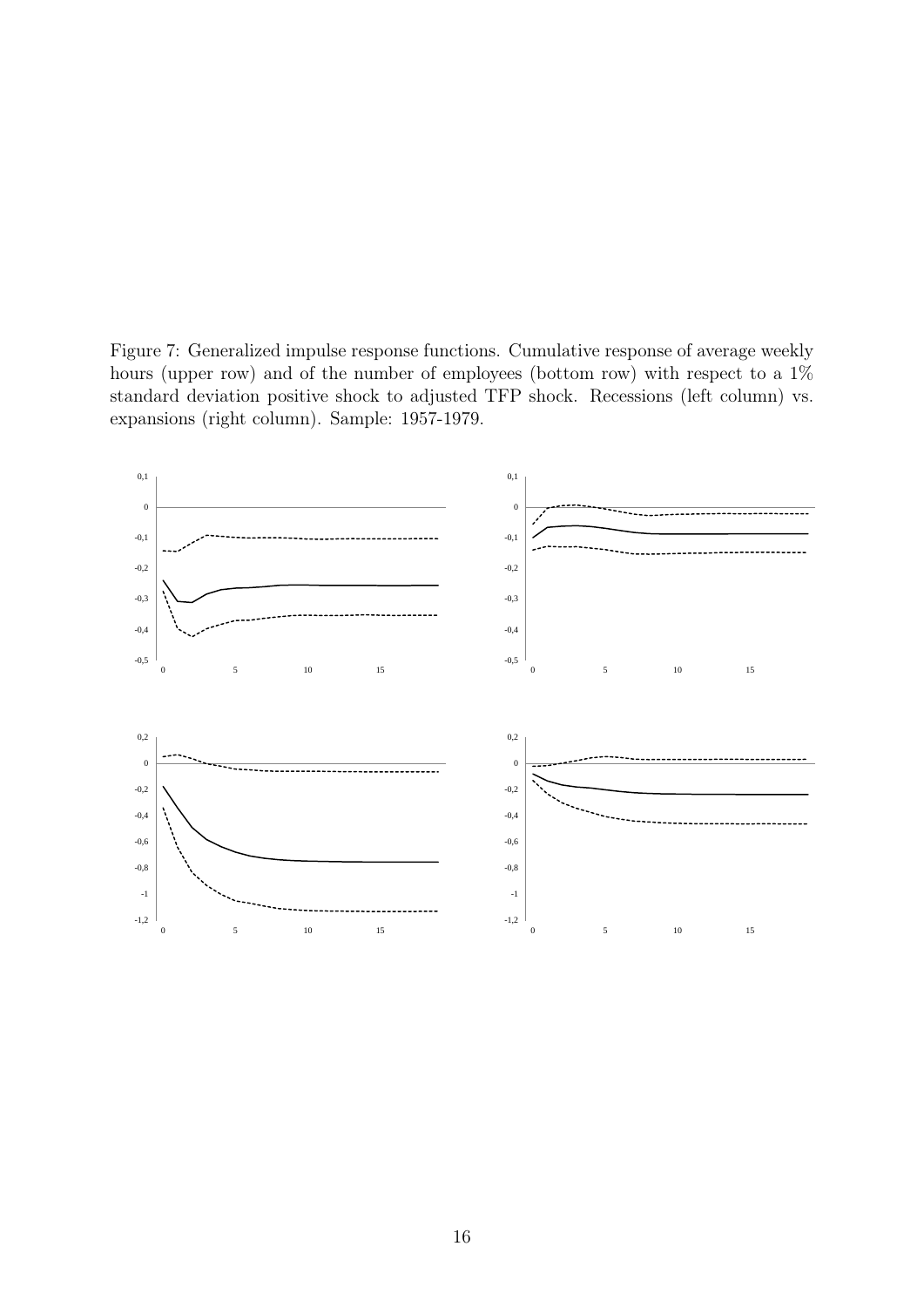Figure 8: Generalized impulse response functions. Cumulative response of average weekly hours (upper row) and of the number of employees (bottom row) with respect to a  $1\%$ standard deviation positive shock to adjusted TFP shock. Recessions (left column) vs. expansions (right column). Sample: 1984-2011.

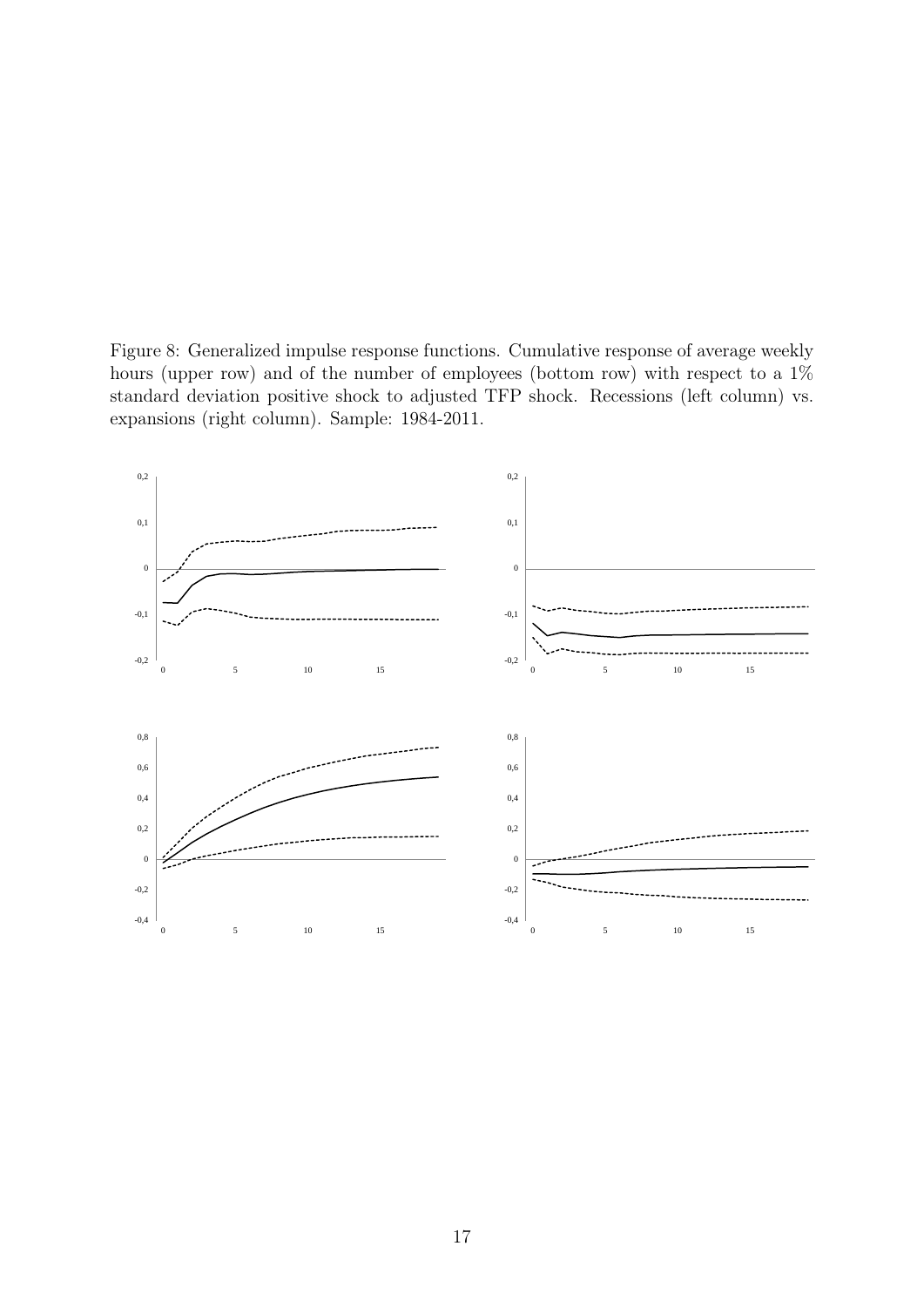#### 5.3 Robustness analysis

Let us assess the robustness of our results as to modifications in the setup of our exercise. First, we normalize GDP and hours by dividing the series by the US civilian population. Second, we change the threshold values in the different samples. Finally, we control for the timing of the break. Indeed, in addition to the pre and post Volcker sub-periods, we also consider the dates for possible structural breaks in U.S. labor productivity (i.e., 1973:2; 1995:4; 2003:4) proposed by Fernald (2007, 2014). We accordingly obtain three different sub-periods: 1957:1-1973:2, 1984:1-1995:4 and 1996:1-2003:4.

Normalized GDP and hours. In the benchmark model, GDP and worked hours are expressed in aggregate terms. We test the robustness of our result by normalizing the series by the civilian population as in Gali (1999). Again, both GDP and hours are held in first differences. The results are qualitatively similar. First, the Tsay tests reject linearity in all the samples (cf. Table 2). Second, we obtain the same results reported above for the i) full sample; ii) pre-Volcker period; iii) Great Moderation cum Great Recession period. Moreover, the results are confirmed for the pre-Volcker vs. post mid 80s period even when we consider normalized hours in levels as suggested by Christiano et al. (2003).

Different threshold values. Since our results may be sensitive to the value and the number of lags of the estimated threshold, we check whether they are robust to changes in the estimation procedure. First, we employ the median value of the threshold variable at each lag. Second, we perform estimation searching for the model minimizing the sum of squared residuals at all lags. Again, the results do not qualitatively change.

Different sub-samples. With respect to our sub-sampling strategy, another possible source of breaks stems from the rate of growth of labor productivity. Indeed, according to Fernald (2007, 2014), labor productivity growth has been characterized by major changes over the post WWII periods, with high growth periods (1957-1973 and 1996-2003) being followed by low growth years (1974-1995 and 2004-2011). Starting from our sub-samples (1957-1979 and 1984-2011), we narrow our analysis controlling whether our results change if we concentrate upon shorter time periods, namely, the pre-Volcker high productivity growth periods (1957-1973); the Great Moderation low productivity growth era (1984- 1995), and the Great Moderation high productivity growth sample  $(1996-2003).$ <sup>13</sup> We find that the results do not qualitatively differ from those obtained from our main subsamples.

<sup>&</sup>lt;sup>13</sup>We excluded from our analysis the pre-Volcker low productivity growth sample (1974-1979), given the extremely limited amount of observations. We also did not considered the last low productivity growth period (2004-2011), as the last results would be strongly affected by the Great Recession.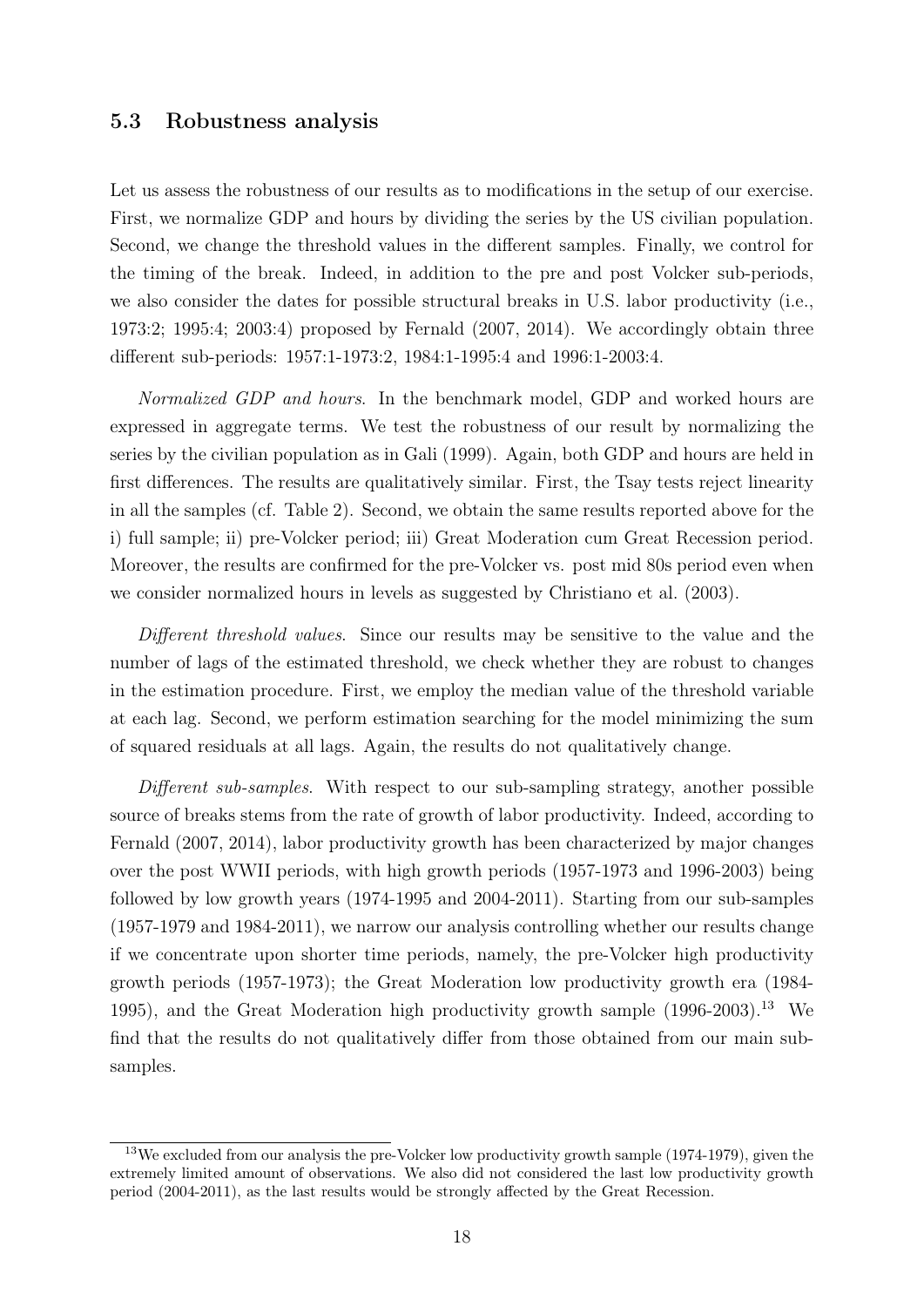#### 6 Transmission mechanisms

The previous results showed that the relationship between technology shocks, GDP and employment changed over time in the two regimes. There are several possible explanations of such variations. Broken trends in productivity dynamics (e.g., Fernald, 2007, 2014) can be responsible for significant changes occurred to the correlations among productivity, hours and output. Moreover, the literature on the Great Moderation (e.g., Gali et al., 2003; Galí and Gambetti, 2009) has already shown that the effects of technology shocks on employment become milder the last thirty years.

During the Great Moderation, not only the U.S. output volatility considerably fell, but the very characteristics of the business cycles changed deeply (Ng and Wright, 2013, i.e., long but weak expansions; vanishing pro-cyclicality of labor productivity; pronounced leverage cycle; jobless recoveries; tight availability of credit creating headwinds to the recovery). If the long-run relationship between productivity and unemployment is influenced by the volatility of the former one (Benigno et al., 2015), the Great Moderation can be a source of regime change in the relation between the two. More specifically, if the benefits of a reduced GDP volatility are greater in recessions than in expansions, the relationship among technology, employment and output can change.

Competing explanations have been advanced to explain the Great Moderation, namely good luck and smaller shocks (Stock and Watson, 2003); better monetary policy (Clarida et al., 2000); better fiscal policy (Gordon, 2005); falling private investment volatility (Justiniano and Primiceri, 2008); ICT revolution and improved inventories management (Kahn et al., 2002); skill-biased technical change (Cantore et al., 2012a); labor market reforms, deunionization and performance pay (Nucci and Riggi, 2011); financial innovations (Dynan et al., 2006).

By augmenting our benchmark TVAR model with a variable each time capturing a possible source of the Great Moderation, we try to shed more light on how GDP and hours react to technology shocks before and after the mid  $80s<sup>14</sup>$  Our results should be considered with the caveat that we are not likely to find a clear cut cause for such a shift, but an "impressionistic" picture of the possible channel of variations. The battery of the impulse response functions (in Appendix D) associated to the possible explanatory mechanisms document several interesting shifts in the two periods.<sup>15</sup>

<sup>&</sup>lt;sup>14</sup>Note that we do not exclude the Great Recession from the sample, as it shares many characteristics with the post eighty recessions Ng and Wright (2013). Nevertheless, our results are robust to the sample choice.

<sup>&</sup>lt;sup>15</sup>As to the Cholesky order of the variables in the four dimensional TVAR, we adopt different choices depending on the characteristic of the each additional series. More precisely, we reserve the first position for TFP and we order second aggregate demand components (i.e., private investment and its components; government spending; private consumption and its components; private inventories). We place inflation as third variable, assuming that it responds immediately to GDP shocks but only with a lag to fundamental shocks to hours worked. Finally, we order credit spreads and wages as last. Robustness checks in which we have switched the order of the variable show that our results do not qualitatively change.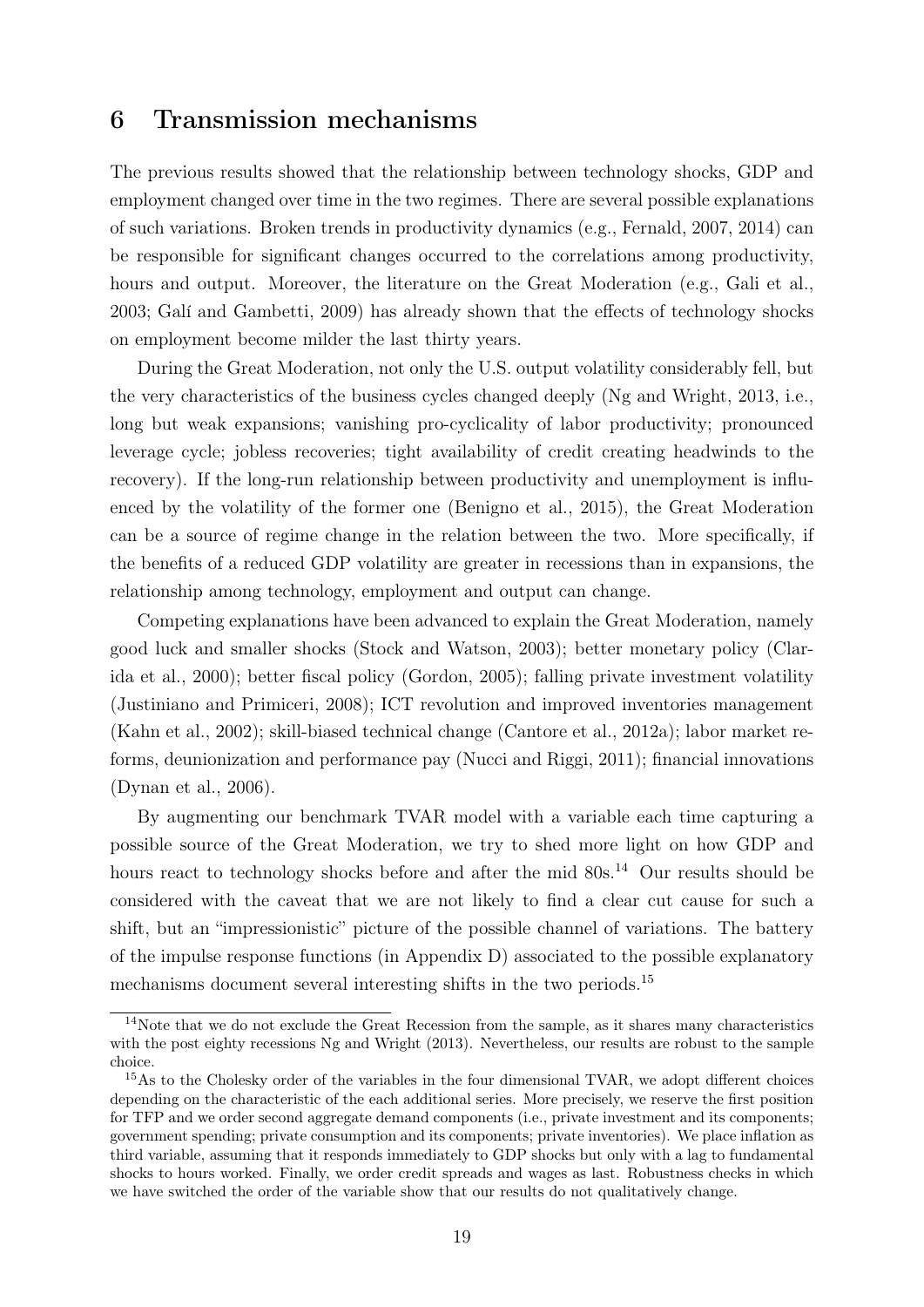Monetary policy. Although the role of better monetary policy as a source of the Great Moderation is not undisputed (Clarida et al., 2000; Stock and Watson, 2003), we know from Gali et al. (2003) and Galí and Gambetti (2009) that an accommodative monetary policy is crucial in affecting the response of employment to technology shocks (see also Inoue and Rossi, 2011). We add inflation to our TVAR model<sup>16</sup> and we compute the generalized impulse response function as to TFP shocks. The GIRFs show that the behavior of inflation in the aftermath of a technology shock is rather different within the two sub-samples under examination (Figure 10). In particular, the response of inflation is abundantly negative in recessions within the pre-Volcker era. The opposite holds in the post mid 80s sample. Thus, a change in the policy rule may have contributed to generate the observed results.

Fiscal policies. According to Gordon (2005), the reduction in volatility of government spending is one of the main sources of the Great Moderation. In our framework, fiscal policy may dampen the impact of technology shocks. We then add to our TVAR model government consumption expenditures or gross investment, and finally take into account the dynamics of public deficit. Let us start from government gross investment. There is a striking difference between its response in bad times during the two time periods (Figure 11). Indeed, technology shocks depress government gross investment in the pre-Volcker period, but they strongly and positively impact it in the post mid 80s sub-sample. Moreover, there is a change in the composition of government spending in recessions with a greater weight attached to investment vs. consumption within the second sub-sample.<sup>17</sup> Indeed, government consumption remains rather low in recessions within the post mid 80s period (Figure 12). Finally, government deficit shows an improvement in fiscal balance in the aftermath of TFP shocks in recessions (Figure 13).

Private investment. Here we consider ICT investment, fixed nonresidential investment and fixed residential investment. Investment may have had a major role in explaining the different emerging patterns in the two sub-samples. for instance, the rise of ICT investment and the computer revolution may have contributed to skill-biased technical change (Acemoglu, 2002; Cantore et al., 2012a,b). Moreover, falling investment adjusting costs may be at the roots of the Great Moderation (Justiniano and Primiceri, 2008; Inoue and Rossi, 2011). Let us start from ICT investment, whose share in nonresidential investment changed from 5% in the 50s to more than 20% in the late 90s. The pattern of its response to positive technology shocks in bad times closely tracks that of government gross investment. As shown in Figure 14, tech shocks strongly depress it in the first subperiod, whereas exactly the opposite holds within the Volcker-Greenspan-Bernanke era. Not much happens in good times: the reaction is positive in both period but weaker

<sup>16</sup>This is line with Gali et al. (2003). A TVAR including real interest rates as an additional control variable returns qualitatively similar results.

<sup>&</sup>lt;sup>17</sup>The role of government gross investment in affecting consumers and producers expectations in recessions is emphasized by Bachmann and Sims (2012).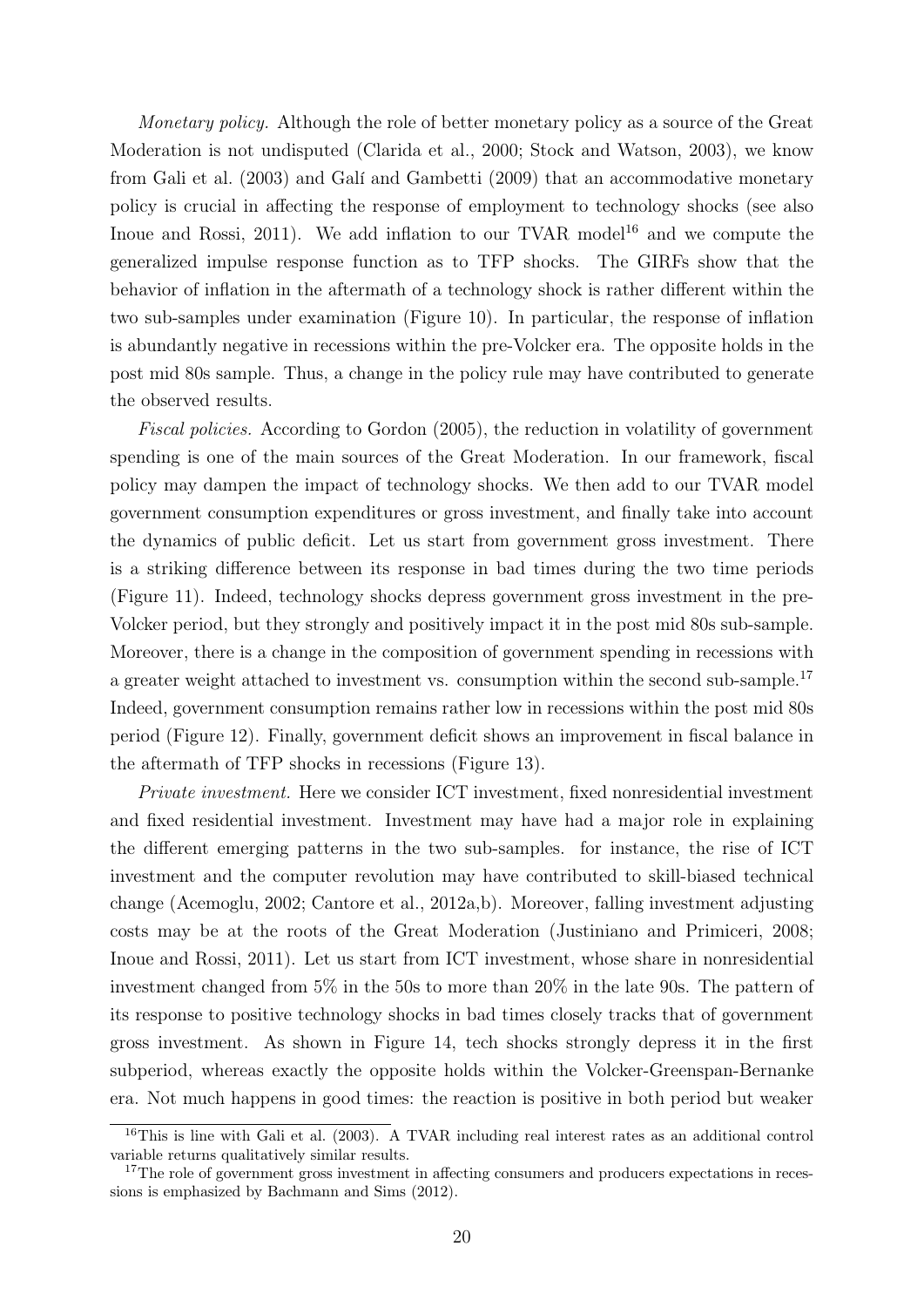in the second one. Private nonresidential fixed investment tracks the response of ICT investment and does not need further discussion (Figure 15). Residential investment behaves very differently as it positively reacts to technology shocks in recessions in both samples, as displayed in Figure 16.

Inventories. One of the main sources of the Great Moderation is constituted by the improvements in the inventory management due to the ICT revolution (see Kahn et al., 2002; Davis and Kahn, 2008, among others). In our framework, we would expect a much less volatile response after the mid 80s. Moreover, inventories dynamics could provide an explanation for our state dependent results, if the responses in recessions are relatively smaller. However, as documented by Figure 17, this is not the case. In particular, the response of inventories is mute in good times, whereas the same does not hold in recessions. Such results suggest that inventories management does not constitute a relevant explanation of the time-dependent patterns of the interrelations between technology and employment.

Private consumption. During the Great Moderation the volatility of private investment, but also of consumption fell considerably (see e.g. Canova, 2009). The responses of the three components of consumption (e.g. durable, nondurable and service consumption) are quite close within the pre-Volcker era, especially on impact (Figures from 18 to 20). At the same time, they are characterized by similar, an abundantly higher responses in recessions during the second sub-samples. Technology shocks, either because of the changing nature of technological change or because of a shift in accomodative policies, appear to act like a broad stimulus for the entire economy.

Financial frictions. For Dynan et al. (2006) and Cecchetti et al. (2006), the Great Moderation is strictly linked to financial development. Moreover, pronounced leverage (ex ante) and tight credit in recoveries are one of the qualifying characteristics of the post mid 80s recessions (Ng and Wright, 2013). We now study the possible change in the reaction of credit markets after a technology shock since the mid 80s, by assessing the response of the spread between the BAA-rated corporate bonds and the 10-year constant maturity Treasury rate (Figure 23). Moreover we do also check for the response of the BAA-AAA rated corporate bonds spread (Figure 24). We find that the reaction of credit markets in the face of technology shocks is much more accommodating in recessions within the second sub-sample.

Labor market. Labor market reforms may have contributed to the Great Moderation (Stiroh, 2009) and provide an explanation of milder effects of technology shocks on employment (Nucci and Riggi, 2011). We start analyzing the behavior of nominal and real wages in relation to technology shocks. The response of nominal wage is rather similar in the two states within different regimes (Figure 21), but we find a shift (in both states) from the first to the second sub-sample. Indeed, the GIRFs identify a negative response within the pre-Volcker era, but a rather positive one in the second period. The responses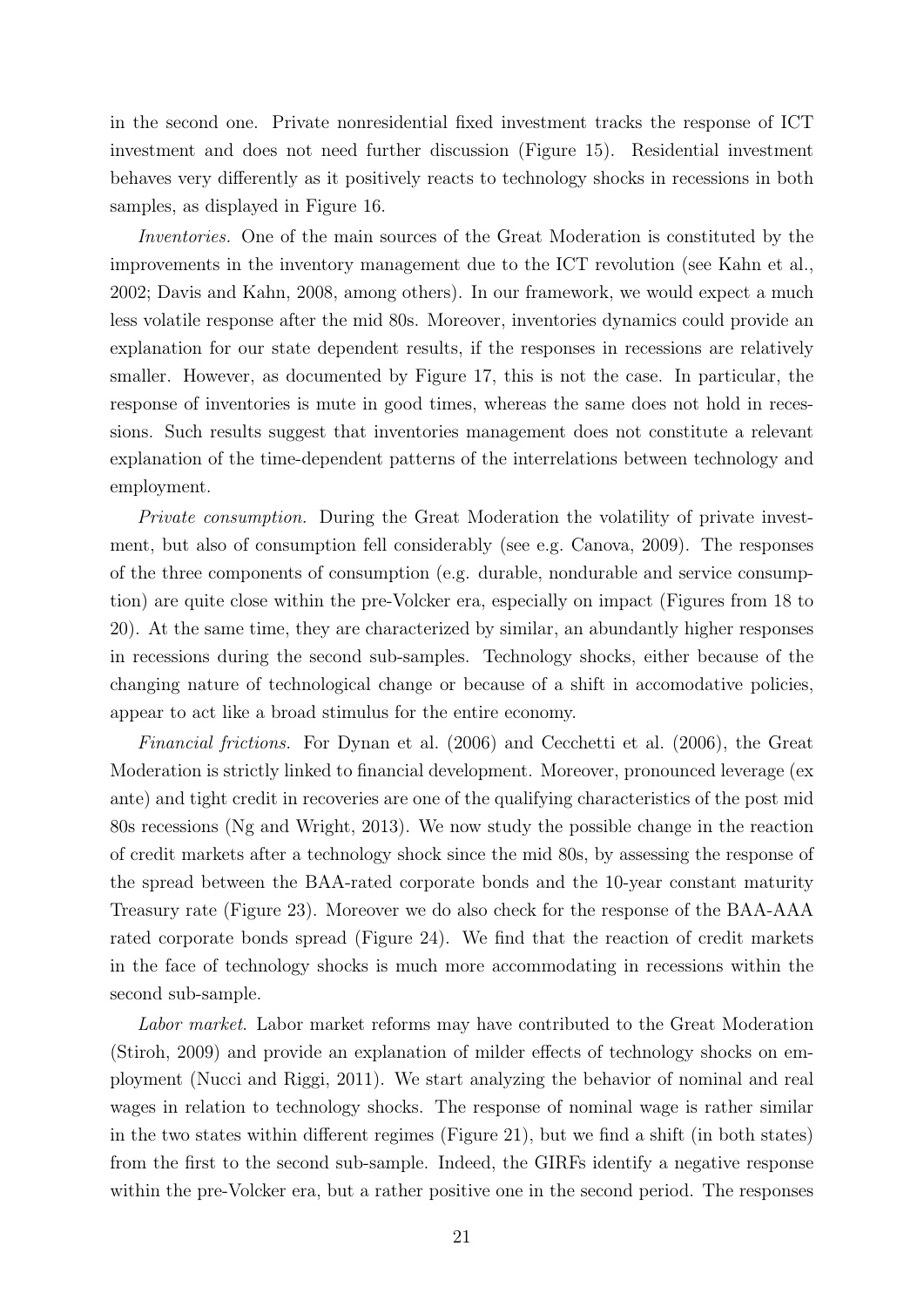of real wage are positive in both states and regimes (Figure 22). In this case a relevant role is played by inflation dynamics. Again however, the difference between the two regimes does not seem to be so relevant. We then consider the share of part time employment. Indeed, the rising share of part time employment vis-à-vis total one could explain the positive response of hours in bad times. However, such conjecture is not supported by the impulse response functions, which shows a rise of non part time workers in the aftermath of a technology shock since the mid eighties.<sup>18</sup>

Taking stock. The foregoing results appear to show that monetary and fiscal policies, private investment dynamics, and financial frictions have had a major role in switching the response of employment from negative to positive after a technology shock during recessions since the beginning of the Great Moderation. In particular, the big shift in the responses of public as well as private nonresidential investment and ICT in the low growth periods since the mid 80s seems to suggest the importance of aggregate demand transmission mechanisms during downturns. Finally, the responses of wage and inventories dynamics do not seem to add a convincing alternative channel working either throughout the functioning of the labor market or through a more efficient firms' management of the supply chain.<sup>19</sup>

## 7 Concluding remarks

In the current work, we contribute to the literature about the short-run effects of technology shocks on employment and output by showing that there are diverse effects arising from different states of th economy. Indeed, the impulse response functions resulting from our TVAR model show that positive technology shocks spur GDP in expansions, while their impact is not significantly different from zero in downturns. On the contrary, TFP shocks have contractionary effects on hours in recessions, but they are not significantly different from zero in good times. Our results generalize the work of Gali (1999) and Basu et al. (2006). We also find that the response of aggregate hours to TFP shocks is mainly driven by the reaction of the number of employees (extensive margin) rather than hours per worker (intensive margin).

Beyond state depend effects, in line with the prevailing literature (e.g., Gali et al., 2003; Galí and Gambetti, 2009), we also uncover structural breaks in the reaction of GDP and employment to technology shocks. Indeed, during the Great Moderation, TFP shocks stimulate both hours and output in recessions. We then study possible transmission

the pre-Volcker era. We thank Katarina Juselius for this suggestion.

 $18$ The impulse response functions are not reported. They are available from the authors upon request. <sup>19</sup>A not formally tested alternative explanation resides in the response of the real exchange rate in the two sub-periods. Unfortunately the length of the series (1964:1–) does not allow us to follow the same approach applied here in the pre-Volcker era. Nevertheless, results for the after mid eighties sample show that the US real exchange rate does not rise in recession in the aftermath of a technology shock, contrary to what happens in good times. Whereas a persistent fall follows tech shocks in both states in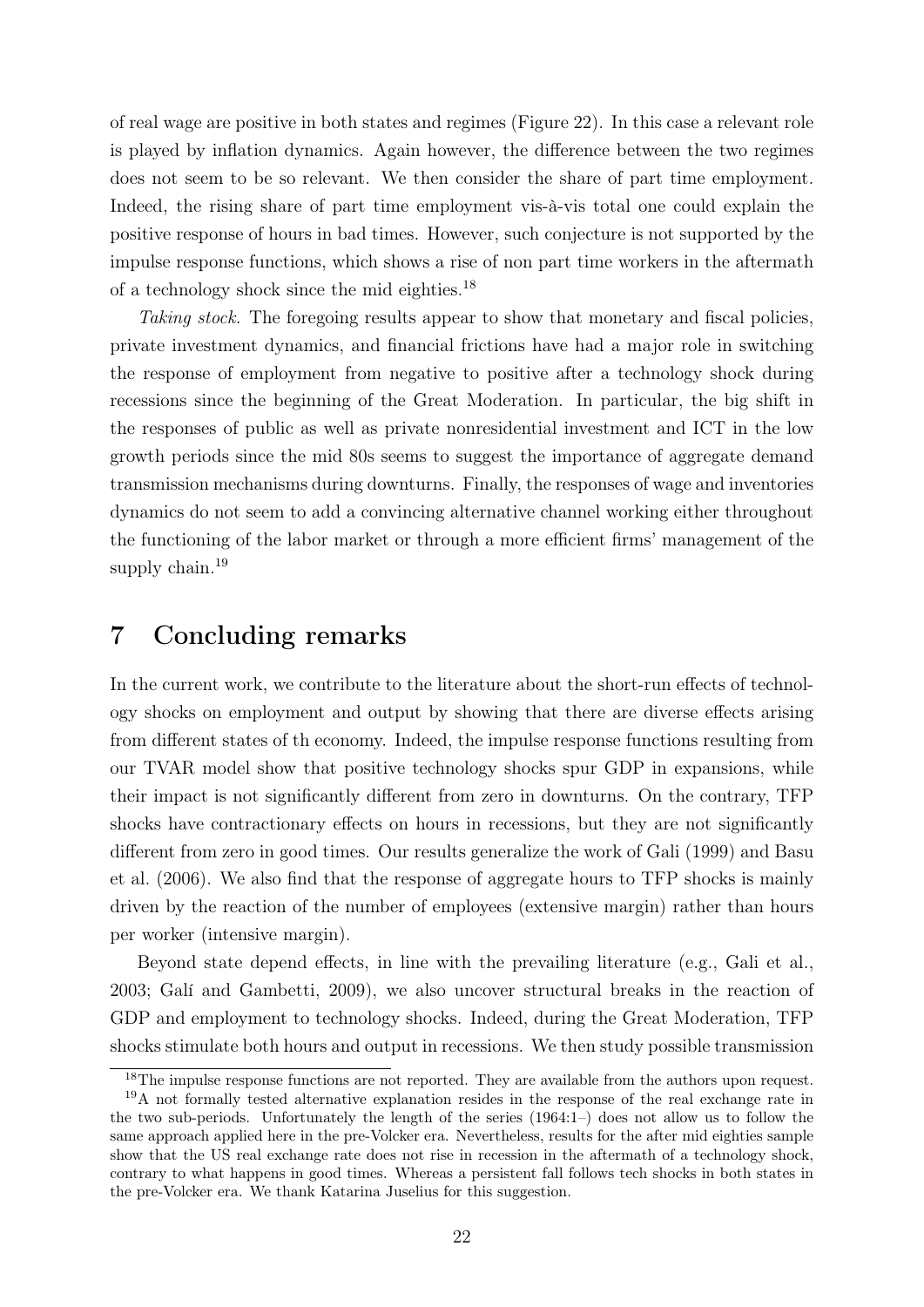channels that could contribute to explain the different patterns observed in the two subsamples. We find that better stabilization policies, enhanced ICT investment, and lower financial frictions could be responsible for the different responses of GDP and hours before and after the mid eighties.

Our research can be expanded in at least three directions. First, we can further study the transmission channels responsible for the different patterns observed in the Great Moderation employing e.g. alternative identification schemes such as the one proposed in Moneta et al. (2012). Second, we could employ wavelet analysis (Gallegati et al., 2014) to uncover possible changing patterns in the relation between employment and productivity at different time scales. Finally, nonlinear cointegration analysis (Enders, 2008; Candelon and Lieb, 2013) could be applied to assess whether the long- and short-run relations among technology, GDP and employment are affected by regime dependent dynamics as well as the by the structural change observed in the mid eighties.

#### Acknowledgements

.

Thanks, with all usual disclaimers, to Fredj Jawadi, Katarina Juselius, Barbara Rossi, Marica Virgilito as well to the participants to the 19th FMM Conference, Berlin, October 2015; the 9th CFE Conference, London, December 2015; the Large-scale Crises: 1929 vs 2008 International Conference, Ancona, December 2015; and to seminar at the University of Pisa. Andrea Roventini gratefully acknowledges the support by the European Union's Horizon 2020 research and innovation programme under grant agreement No. 649186 - ISIGrowth

## References

Acemoglu, D. (2002). Directed Technical Change. Review of Economic Studies, 69(4):781–809.

- Auerbach, A. J. and Gorodnichenko, Y. (2012a). Fiscal Multipliers in Recession and Expansion. In Fiscal Policy after the Financial Crisis. National Bureau of Economic Research, Inc.
- Auerbach, A. J. and Gorodnichenko, Y. (2012b). Measuring the Output Responses to Fiscal Policy. American Economic Journal: Economic Policy, 4(2):1–27.
- Bachmann, R. and Sims, E. R. (2012). Confidence and the Transmission of Government Spending Shocks. Journal of Monetary Economics, 59(3):235–249.
- Basu, S., Fernald, J. G., and Kimball, M. S. (2006). Are Technology Improvements Contractionary? American Economic Review, 96(5):1418–1448.
- Baum, A. and Koester, G. B. (2011). The Impact of Fiscal Policy on Economic Activity over the Business Cycle: Evidence from a Threshold VAR Analysis. Discussion Paper Series 1: Economic Studies No. 03/2011, Deutsche Bundesbank.
- Benigno, P., Ricci, L. A., and Surico, P. (2015). Unemployment and Productivity in the Long Run: The Role of Macroconomic Volatility. The Review of Economics and Statistics, 97(3):698–709.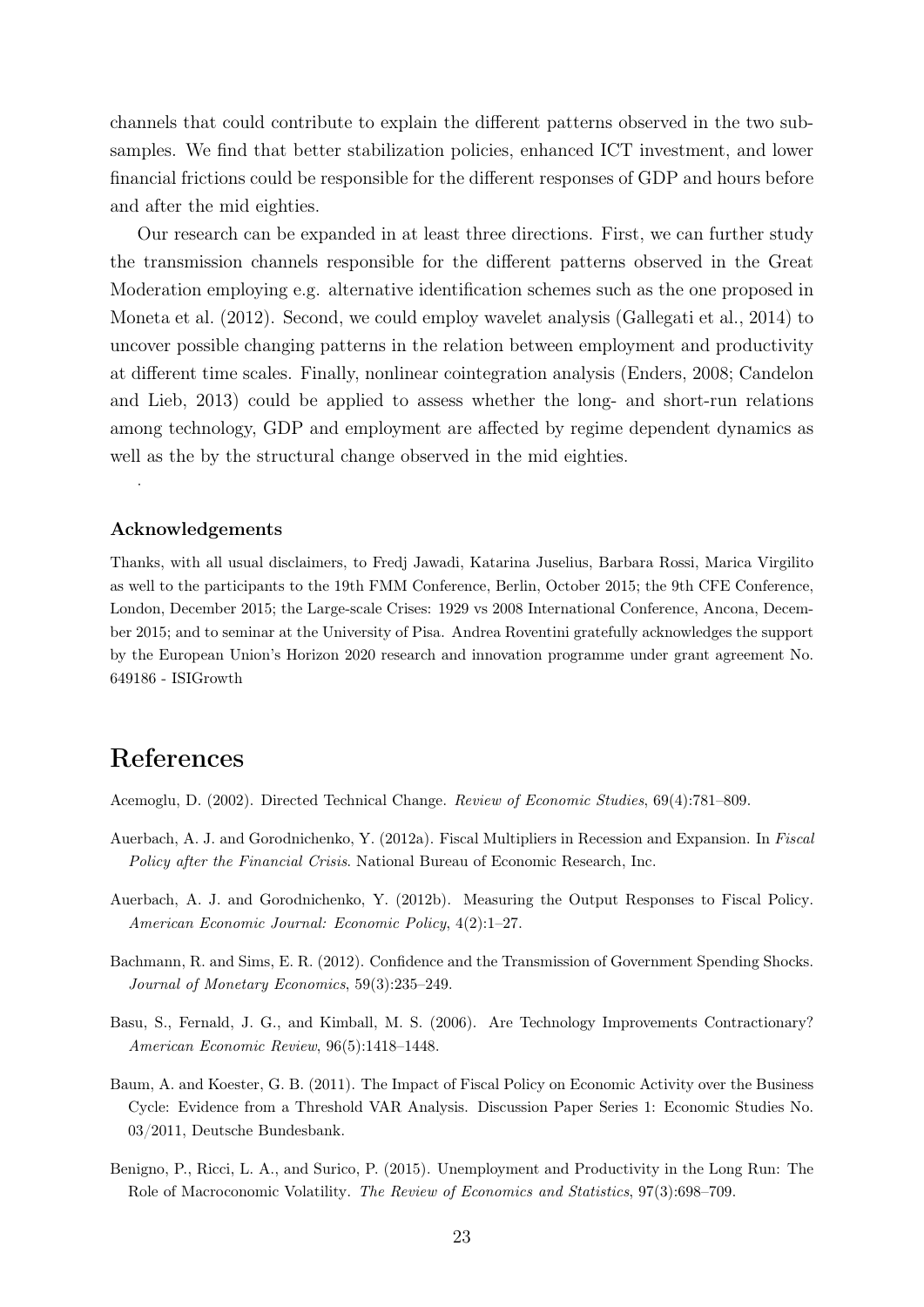- Candelon, B. and Lieb, L. (2013). Fiscal policy in Good and Bad Times. Journal of Economic Dynamics and Control, 37(12):2679–2694.
- Canova, F. (2009). What Explains The Great Moderation in the U.S.? A Structural Analysis. Journal of the European Economic Association, 7(4):697–721.
- Cantore, C., Ferroni, F., and León-Ledesma, M. A. (2012a). Interpreting the Hours-Technology Time-Varying Relationship. Studies in Economics 1201, School of Economics, University of Kent.
- Cantore, C., Ferroni, F., and León-Ledesma, M. A. (2012b). The Dynamics of Hours Worked and Technology. Banco de Espana Working Papers 1238, Banco de Espana.
- Canzoneri, M., Collard, F., Dellas, H., and Diba, B. (2016). Fiscal Multipliers in Recessions. The Economic Journal, 126(590):75–108.
- Cecchetti, S. G., Flores-Lagunes, A., and Krause, S. (2006). Assessing the Sources of Changes in the Volatility of Real Growth. NBER Working Papers 11946, National Bureau of Economic Research, Inc.
- Christiano, L. J., Eichenbaum, M., and Vigfusson, R. (2003). What Happens After a Technology Shock? NBER Working Papers 9819, National Bureau of Economic Research, Inc.
- Clarida, R., Galí, J., and Gertler, M. (2000). Monetary Policy Rules And Macroeconomic Stability: Evidence And Some Theory. The Quarterly Journal of Economics, 115(1):147–180.
- Davis, S. J. and Kahn, J. A. (2008). Interpreting the Great Moderation: Changes in the Volatility of Economic Activity at the Macro and Micro Levels. Journal of Economic Perspectives, 22(4):155–80.
- Dedola, L. and Neri, S. (2007). What Does a Technology Shock Do? A VAR Analysis with Model-Based Sign Restrictions. Journal of Monetary Economics, 54(2):512–549.
- Dynan, K. E., Elmendorf, D. W., and Sichel, D. E. (2006). Can Financial Innovation Help to Explain the Reduced Volatility of Economic Activity? Journal of Monetary Economics, 53(1):123–150.
- Enders, W. (2008). Applied econometric time series. John Wiley & Sons.
- Fernald, J. (2012). A Quarterly, Utilization-Adjusted Series on Total Factor Productivity. Working Paper Series 2012-19, Federal Reserve Bank of San Francisco.
- Fernald, J. G. (2007). Trend Breaks, Long-Run Restrictions, and Contractionary Technology Improvements. Journal of Monetary Economics, 54(8):2467–2485.
- Fernald, J. G. (2014). Productivity and Potential Output before, during, and after the Great Recession. In NBER Macroeconomics Annual 2014, Volume 29, NBER Chapters, pages 1–51. National Bureau of Economic Research, Inc.
- Fernald, J. G. and Wang, J. C. (2015). Why Has the Cyclicality of Productivity Changed? What Does It Mean? Current Policy Perspectives 15-6, Federal Reserve Bank of Boston.
- Ferraresi, T., Roventini, A., and Fagiolo, G. (2014). Fiscal Policies and Credit Regimes: A TVAR Approach. Journal of Applied Econometrics.
- Fisher, J. D. M. (2006). The Dynamic Effects of Neutral and Investment-Specific Technology Shocks. Journal of Political Economy, 114(3):413–451.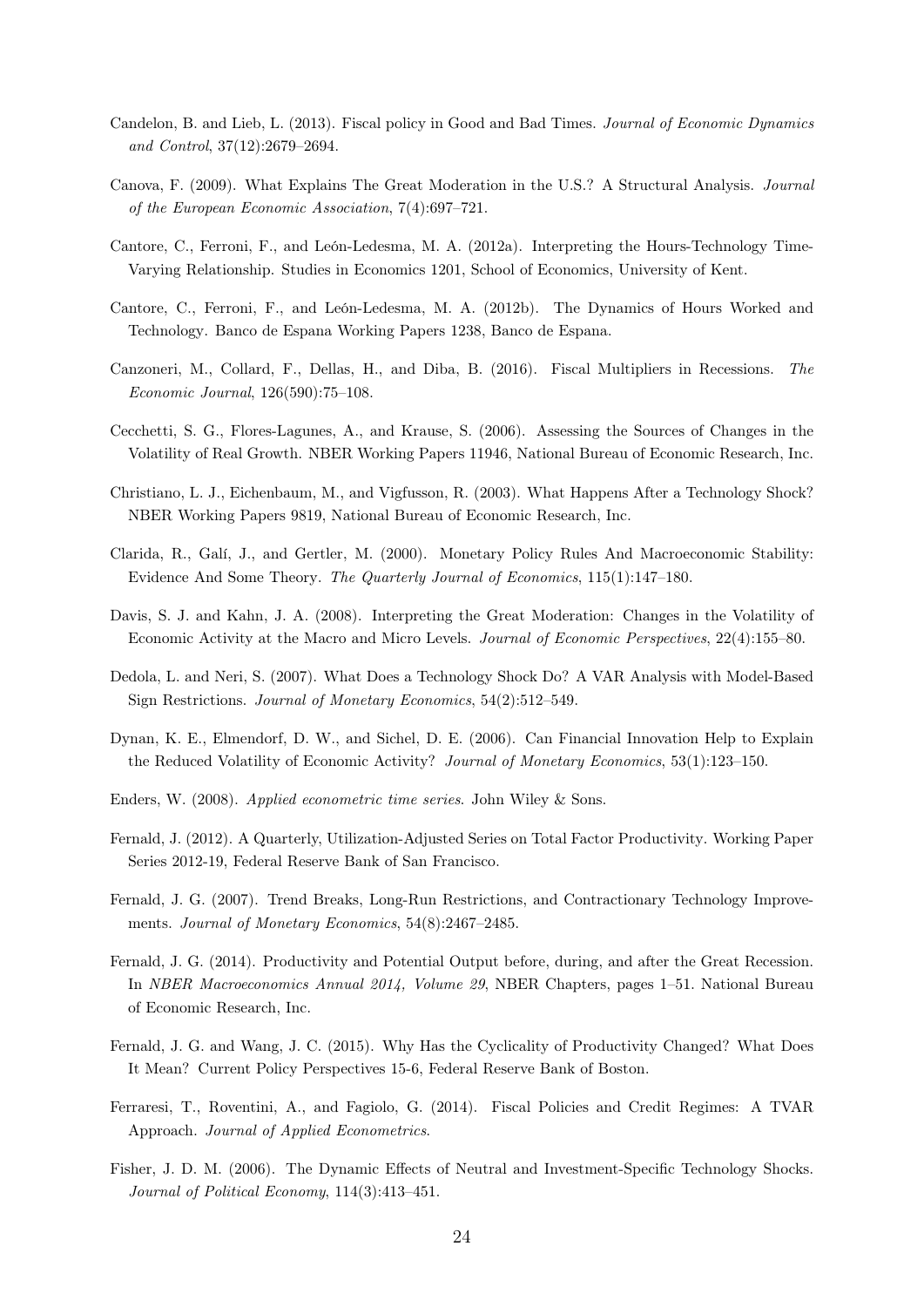- Francis, N. and Ramey, V. A. (2005). Measures of Per Capita Hours and their Implications for the Technology-Hours Debate. NBER Working Papers 11694, National Bureau of Economic Research, Inc.
- Gali, J. (1999). Technology, Employment, and the Business Cycle: Do Technology Shocks Explain Aggregate Fluctuations? American Economic Review, 89(1):249–271.
- Galí, J. and Gambetti, L. (2009). On the Sources of the Great Moderation. American Economic Journal: Macroeconomics, 1(1):26-57.
- Gali, J., Lopez-Salido, J. D., and Valles, J. (2003). Technology Shocks and Monetary Policy: Assessing the Fed's Performance. Journal of Monetary Economics, 50(4):723–743.
- Gali, J. and Rabanal, P. (2004). Technology Shocks and Aggregate Fluctuations: How Well Does the RBS Model Fit Postwar U.S. Data? NBER Working Papers 10636, National Bureau of Economic Research, Inc.
- Gallegati, M., Ramsey, J. B., and Semmler, W. (2014). Interest Rate Spreads and Output: A Time Scale Decomposition Analysis using Wavelets. Computational Statistics & Data Analysis, 76(C):283-290.
- Giannone, D., Lenza, M., and Reichlin, L. (2009). Business Cycles in the Euro Area. Working Paper Series 1010, European Central Bank.
- Gordon, R. J. (2005). What Caused the Decline in U.S. Business Cycle Volatility? NBER Working Papers 11777, National Bureau of Economic Research, Inc.
- Inoue, A. and Rossi, B. (2011). Identifying the Sources of Instabilities in Macroeconomic Fluctuations. The Review of Economics and Statistics, 93(4):1186–1204.
- Justiniano, A. and Primiceri, G. E. (2008). The Time-Varying Volatility of Macroeconomic Fluctuations. American Economic Review, 98(3):604–41.
- Kahn, J. A., McConnell, M. M., and Perez-Quiros, G. (2002). On the Causes of the Increased Stability of the U.S. Economy. Economic Policy Review, pages 183–202.
- Koop, G., Pesaran, M. H., and Potter, S. M. (1996). Impulse Response Analysis in Nonlinear Multivariate Models. Journal of Econometrics, 74(1):119–147.
- Lindé, J. (2009). The Effects of Permanent Technology Shocks on Hours: Can the RBC-Model Fit the VAR Evidence? Journal of Economic Dynamics and Control, 33(3):597–613.
- Mittnik, S. and Semmler, W. (2013). The Real Consequences of Financial Stress. Journal of Economic Dynamics and Control, 37(8):1479–1499.
- Moneta, A., Entner, D., Hoyer, P. O., and Coad, A. (2012). Causal Inference by Independent Component Analysis: Theory and Applications. Oxford Bulletin of Economics and Statistics.
- Ng, S. and Wright, J. H. (2013). Facts and Challenges from the Great Recession for the Forecasting and Macroeconomic Modeling. Journal of Economic Literature, 51(4):1120–1154.
- Nucci, F. and Riggi, M. (2011). Performance Pay and Shifts in Macroeconomic Correlations. Temi di discussione (Economic working papers) 800, Bank of Italy, Economic Research and International Relations Area.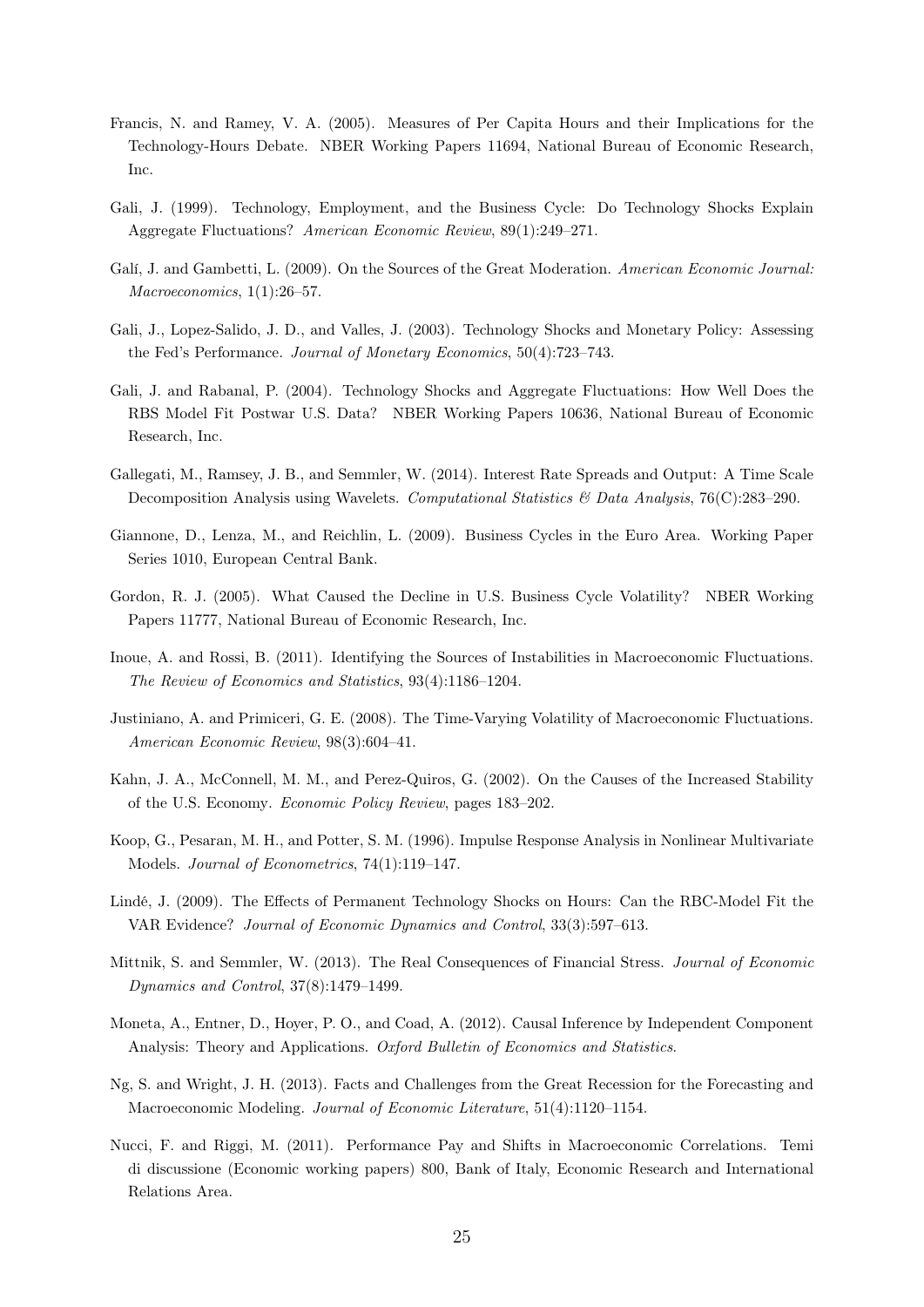- Petrosky-Nadeau, N. (2013). TFP during a Credit Crunch. Journal of Economic Theory, 148(3):1150– 1178.
- Ramey, V. A. (2016). Macroeconomic Shocks and Their Propagation. NBER Working Papers 21978, National Bureau of Economic Research, Inc.
- Schmidt, J. (2013). Country Risk Premia, Endogenous Collateral Constraints and Non-linearities: A Threshold VAR Approach. Working paper.
- Sims, C. A. and Zha, T. (1999). Error Bands for Impulse Responses. Econometrica, 67(5):1113–1155.
- Sims, E. R. (2016). Differences in Quarterly Utilization-Adjusted TFP by Vintage, with an Application to News Shocks. NBER Working Papers 22154, National Bureau of Economic Research, Inc.
- Stiroh, K. J. (2009). Volatility Accounting: A Production Perspective on Increased Economic Stability. Journal of the European Economic Association, 7(4):671–696.
- Stock, J. H. and Watson, M. W. (2003). Has the Business Cycle Changed and Why? In NBER Macroeconomics Annual 2002, Volume 17, pages 159–230. MIT press.
- Stock, J. H. and Watson, M. W. (2012). Disentangling the Channels of the 2007-2009 Recession. NBER Working Papers 18094, National Bureau of Economic Research, Inc.
- Tsay, R. S. (1998). Testing and Modeling Multivariate Threshold Models. Journal of American Statistical Association, 93(443):1188–1202.
- Vivarelli, M. (2007). Innovation and Employment: A Survey. IZA Discussion Paper 2621, Institute for the Study of Labor.
- Zheng, J. (2013). Effects of US Monetary Policy Shocks During Financial Crises A Threshold Vector Autoregression Approach. CAMA Working Papers 2013-64, Centre for Applied Macroeconomic Analysis, Crawford School of Public Policy, The Australian National University.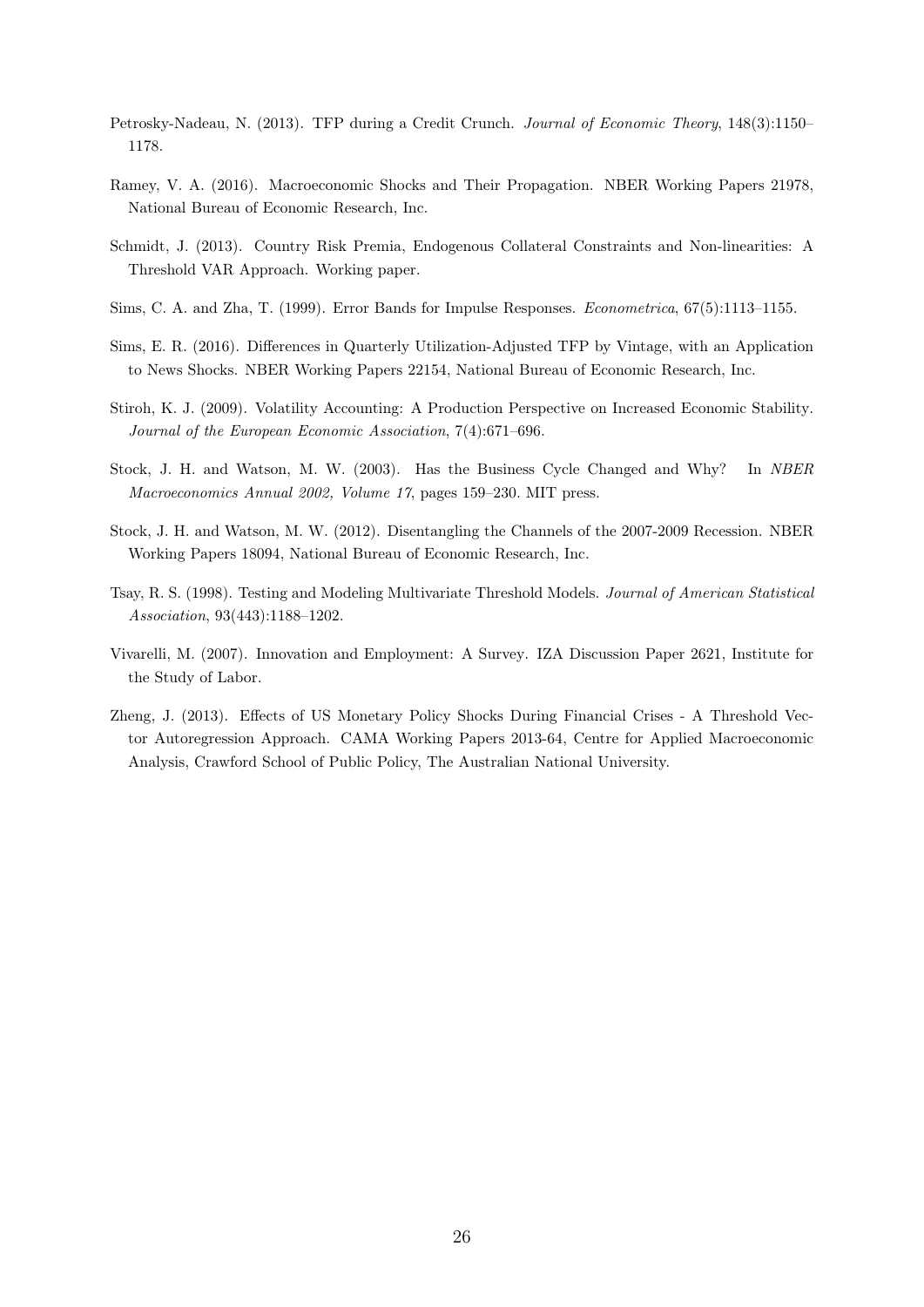## Appendices

## A Data

Data on adjusted TFP and aggregate hours worked are recovered from Fernald (2012)'s database (http://www.frbsf.org/economic-research/economists/john-fernald/#). Both series are in annualized rates of growth but transformed in quarterly rates of change for the analysis.

Further data are from the FRED database (http://research.stlouisfed.org/fred2/) provided by the Federal Reserve Bank of St. Louis and transformed in order to get real values through the most appropriate deflator. The series employed in the empirical analysis are:

- Gross Domestic Product (GDP);
- GDP Implicit Deflator (GDPDEF);
- Nonfarm Business Sector: Hours of All Persons (HOANBS);
- Nonfarm Business Sector: Employment (PRS85006013);
- Nonfarm Business Sector: Average Weekly Hours (PRS85006023);
- Employment Level: Nonagricultural Industries (LNS12035019);
- Employment Level: Part-Time for Economic Reasons, Nonagricultural Industries (LNS12032197);
- Employment Level: Part-Time for Noneconomic Reasons, Nonagricultural Industries (LNS12032200);
- Federal Government Consumption Expenditures (A957RC1Q027SBEA);
- Government Consumption Expenditures: State and Local (A991RC1Q027SBEA);
- Government Consumption Expenditures and Gross Investment Implicit Price Deflator (A822RD3Q086SBEA);
- Government Gross Investment: Federal National Defense Gross Investment (DGI) + Federal Nondefense Gross Investment (NDGI) + State and Local Government Gross Investment (SLINV);
- Gross Government Saving (GGSAVE);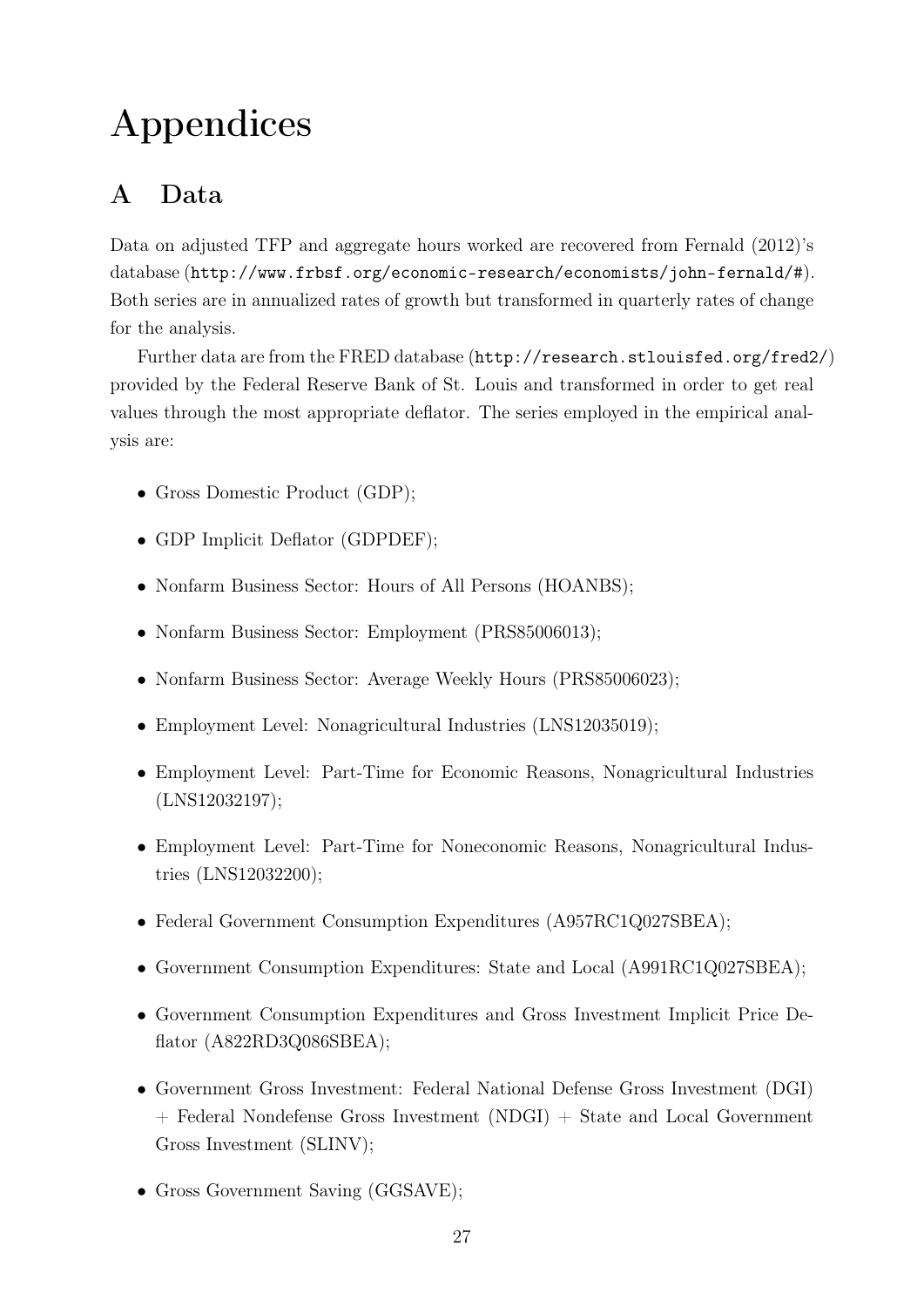- Private Fixed Investment in Information Processing Equipment and Software (ICT) (A679RC1Q027SBEA);
- Private Nonresidential Fixed Investment (PNFI);
- Gross Private Domestic Investment: Fixed Investment: Nonresidential Implicit Price Deflator (A008RD3Q086SBEA);
- Private Residential Fixed Investment (PRFI);
- Gross Private Domestic Investment: Fixed Investment: Residential Implicit Price Deflator (A011RD3Q086SBEA);
- Personal Consumption Expenditures: Nondurable Goods (PCND);
- Private Consumption Expenditures: Nondurable Goods Implicit Price Deflator (DNDGRD3Q086SBEA);
- Personal Consumption Expenditures: Durable Goods (PCDG);
- Private Consumption Expenditures: Durable Goods Implicit Price Deflator (DDURRD3Q086SBE.
- Personal Consumption Expenditures: Services (PCESV);
- Private Consumption Expenditures: Services Implicit Price Deflator (DSERRD3Q086SBEA);
- Change in Private Inventories (CBI);
- Nonfarm Business Sector: Compensation Per Hour (COMPNFB);
- Nonfarm Business Sector: Real Compensation Per Hour (COMPRNFB);
- Moody's Seasoned BAA Corporate Bond Yield (BAA);
- Moody's Seasoned AAA Corporate Bond Yield (AAA);
- 10-Year Treasury Constant Maturity Rate (GS10);
- Civilian Noninstitutional Population (CNP16OV).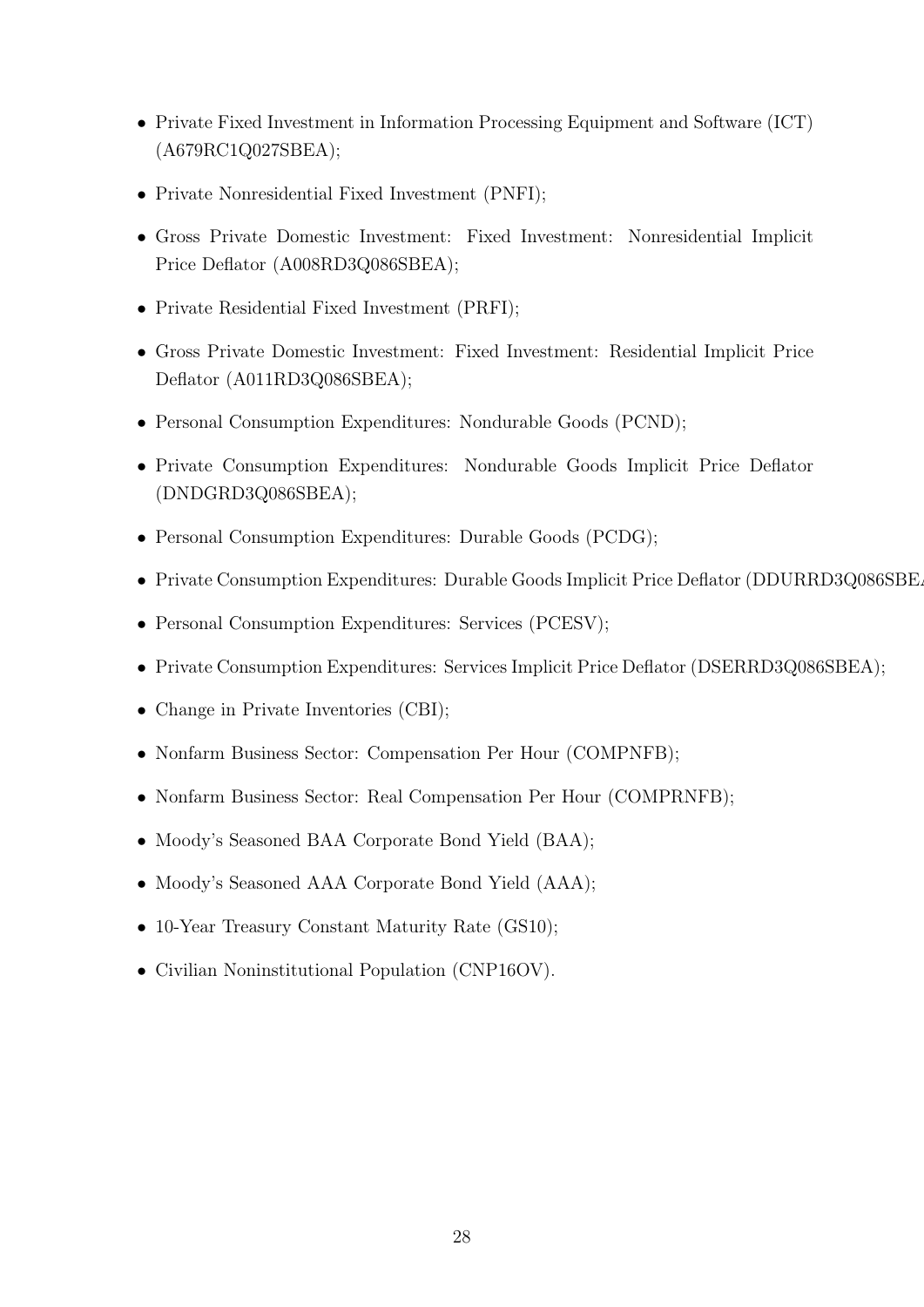## B Generalized Impulse Response Functions

The algorithm to get the generalized impulse response function (GIRF) specific to each regime with R observations works as follows (see Baum and Koester, 2011):

- 1. pick a history  $\Omega_{t-1}^r$ ;
- 2. pick a sequence of shocks by bootstrapping the residuals of the TVAR taking into account the different variance-covariance matrix characterizing each regime;
- 3. given the history  $\Omega_{t-1}^r$ , the estimated TVAR coefficients and bootstrapped residuals, simulate the evolution of the model over the period of interest;
- 4. repeat the previous exercise by adding a new shock at time 0;
- 5. repeat B times the steps from 2 to 4;
- 6. compute the average difference between the shocked path on the non-shocked one;
- 7. repeat steps from 1 to 6 over all the possible starting points;
- 8. compute the average GIRF associated with a particular regime with R observations as:

$$
y_{t+m}(\varepsilon_0) = \frac{1}{R} \sum_{r=1}^{R} \frac{y_{t+m}(\Omega_{t-1}^r | \varepsilon_0, \varepsilon_{t+m}^*) - y_{t+m}(\Omega_{t-1}^r | \varepsilon_{t+m}^*)}{B}
$$

Once GIRFs are obtained, we apply the algorithm in Schmidt (2013) to compute the related confidence bands:

- 1. artificial data are generated recursively using the estimated coefficients and errors from the TVAR structure;
- 2. using the recursive dataset, the TVAR regression coefficients and the error terms are calculated assuming that the threshold corresponds to the estimated value;
- 3. employing the original dataset and the newly computed coefficients and errors, GIRFs are computed following the steps described above;
- 4. steps 1-3 are repeated  $S = 500$  times to generate a sample distribution of the GIRFs from which confidence bands are drawn at the respective significance level.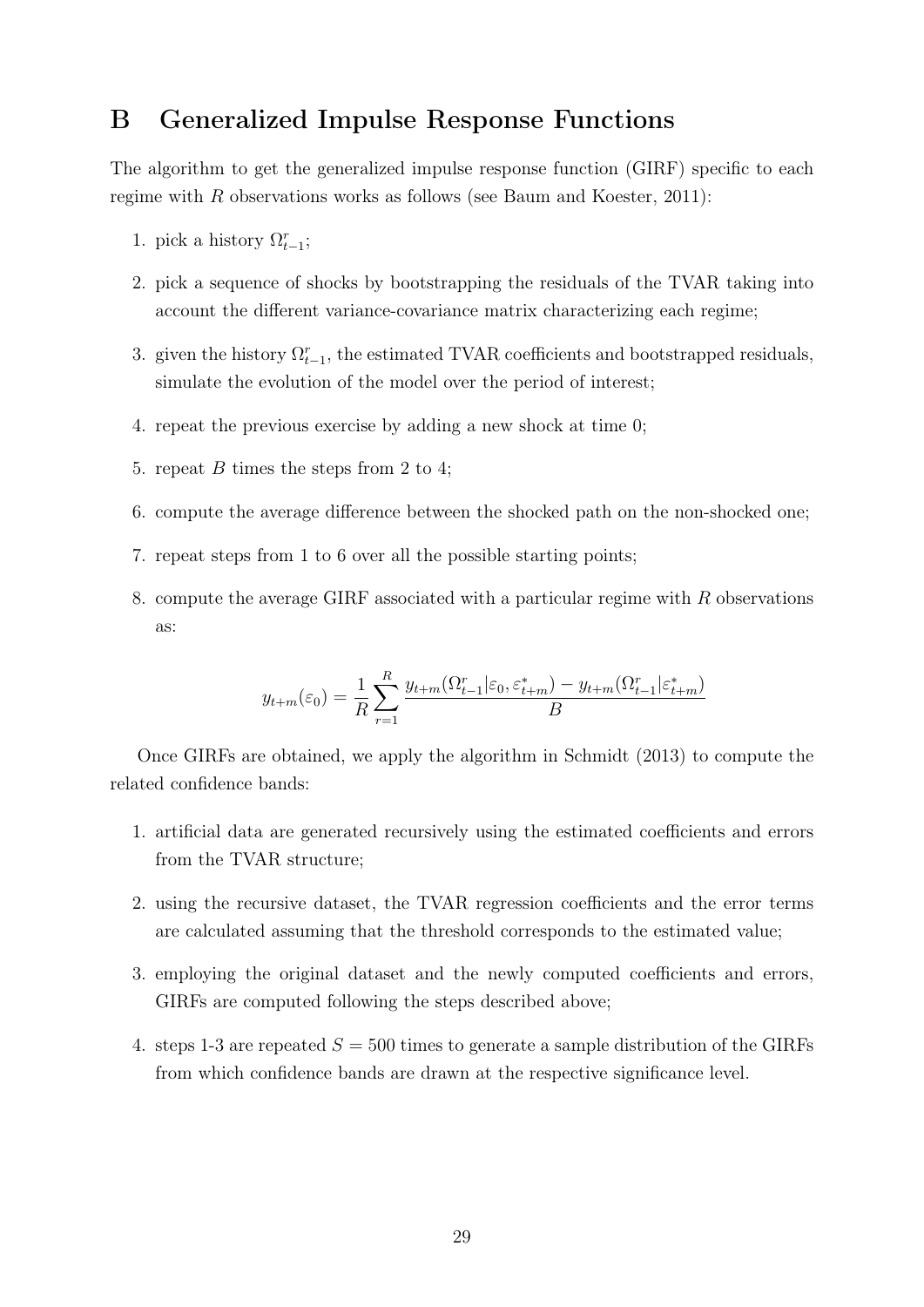## C Series



Figure 9: Series (first difference of natural logarithm). NBER recessions in parenthesis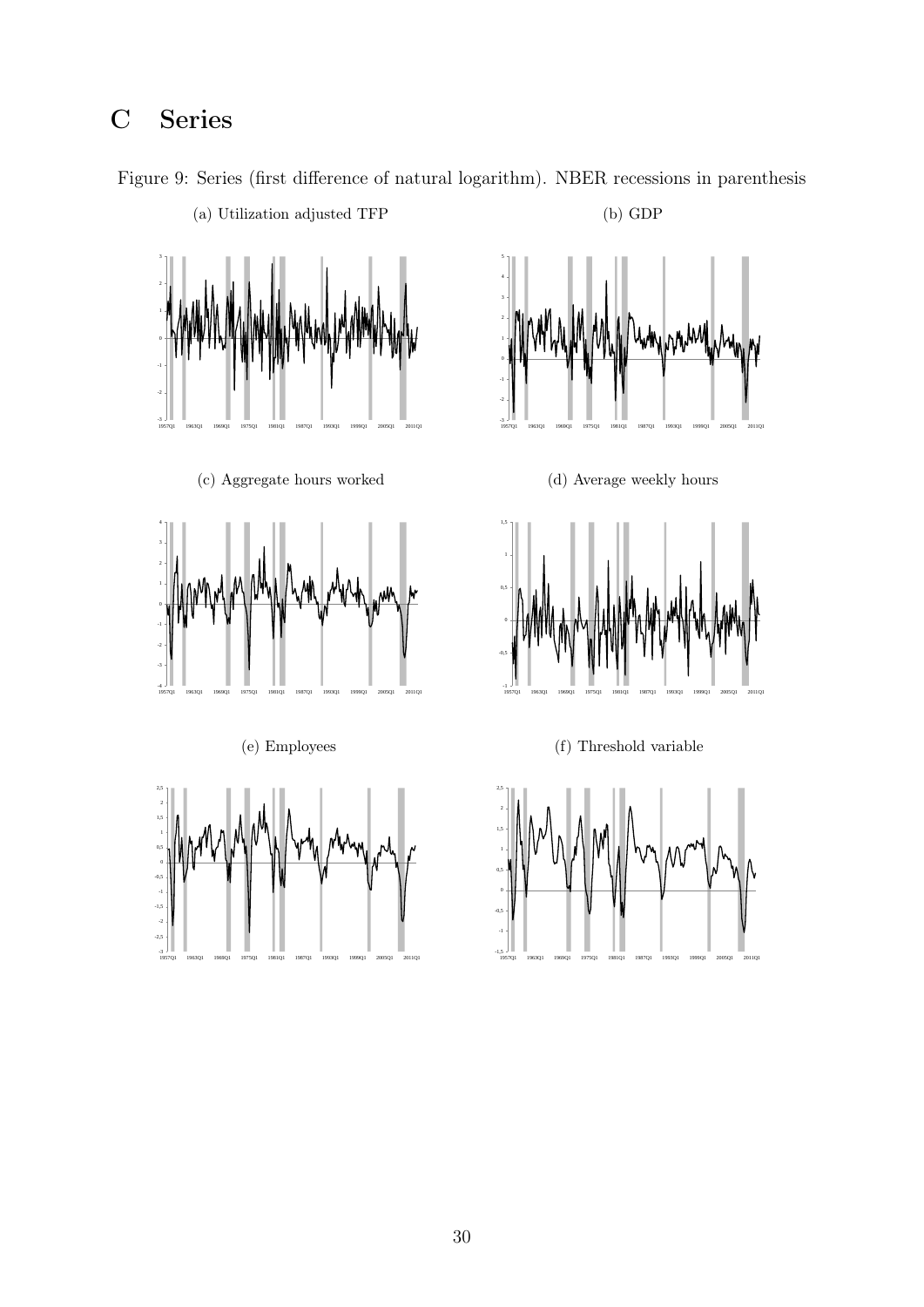## D Generalized Impulse Response Functions: Transmission Channels

Figure 10: Response of inflation with respect to a  $1\%$  sd positive shock to adjusted TFP in recessions (dashed lines) and expansions (solid line). 1957-1979 vs. 1984-2011



Figure 11: Response of government gross investment with respect to a 1% sd positive shock to adjusted TFP in recessions (dashed lines) and expansions (solid line). 1957-1979 vs. 1984-2011

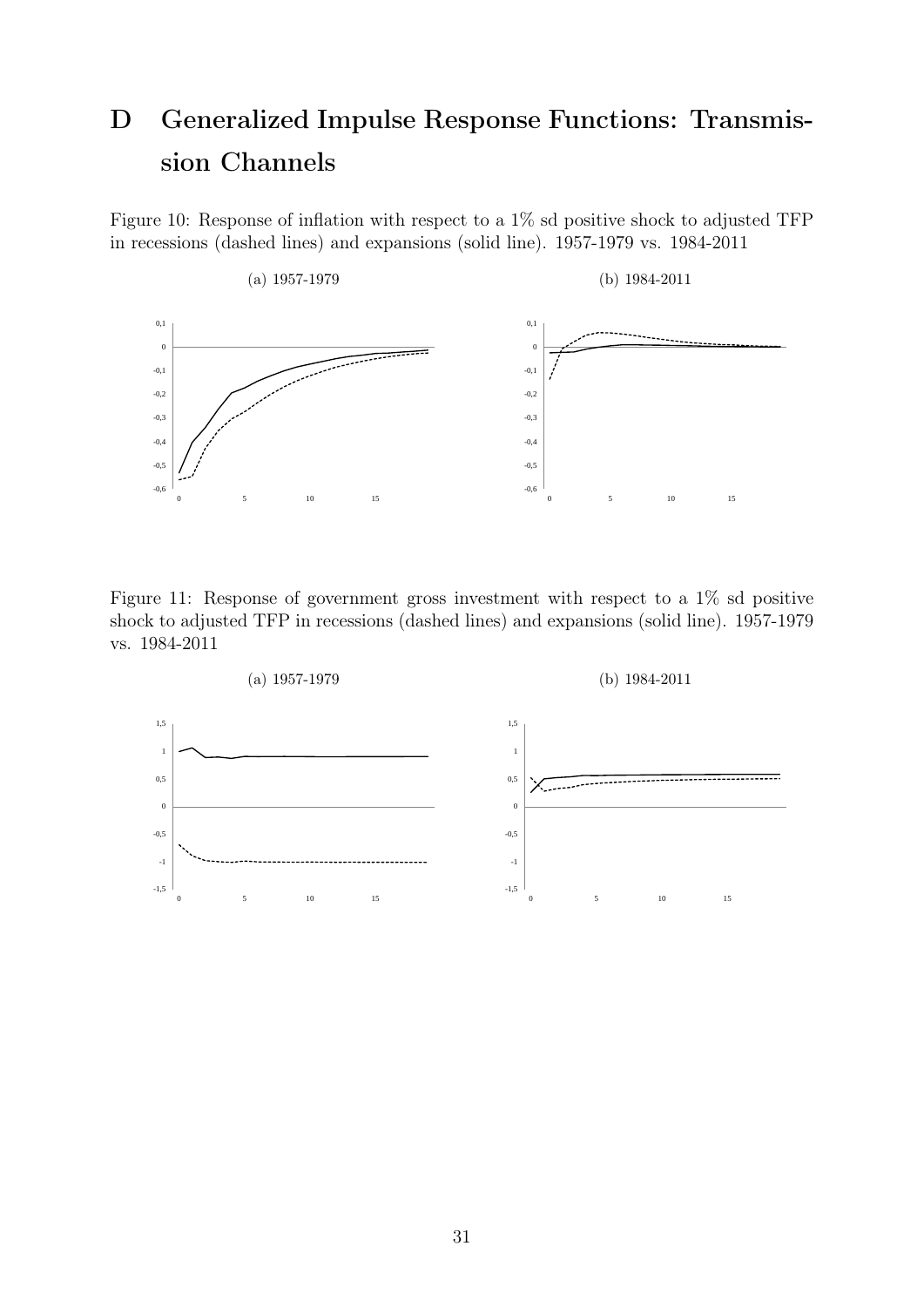Figure 12: Response of government consumption expenditures with respect to a 1% sd positive shock to adjusted TFP in recessions (dashed lines) and expansions (solid line). 1957-1979 vs. 1984-2011



Figure 13: Response of public deficit with respect to a 1% sd positive shock to adjusted TFP in recessions (dashed lines) and expansions (solid line). 1957-1979 vs. 1984-2011



Figure 14: Response of ICT investment with respect to a 1% sd positive shock to adjusted TFP in recessions (dashed lines) and expansions (solid line). 1957-1979 vs. 1984-2011

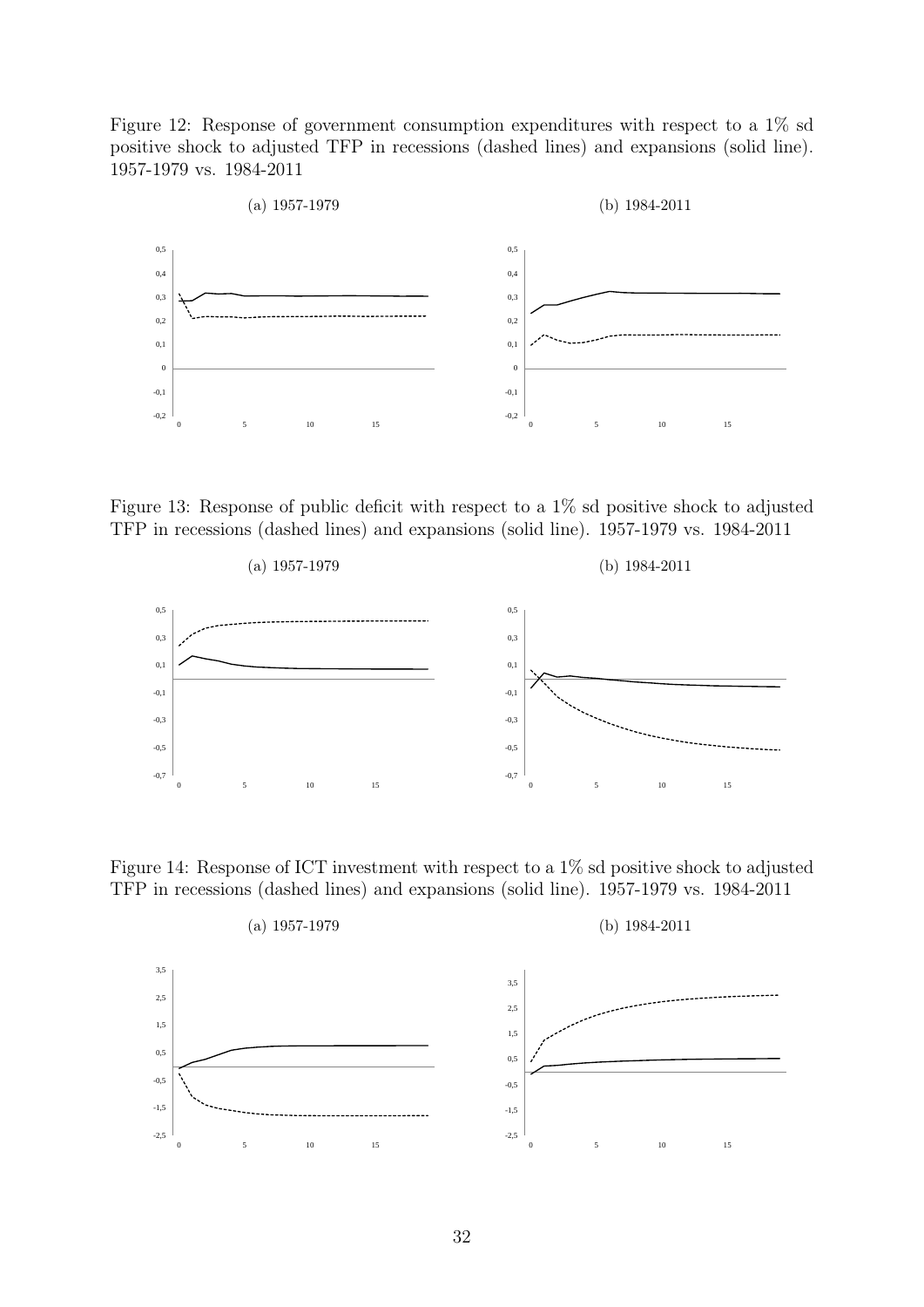Figure 15: Response of non residential fixed investment with respect to a 1% sd positive shock to adjusted TFP in recessions (dashed lines) and expansions (solid line). 1957-1979 vs. 1984-2011



Figure 16: Response of residential fixed investment with respect to a 1% sd positive shock to adjusted TFP in recessions (dashed lines) and expansions (solid line). 1957-1979 vs. 1984-2011



Figure 17: Response of inventories with respect to a 1% sd positive shock to adjusted TFP in recessions (dashed lines) and expansions (solid line). 1957-1979 vs. 1984-2011

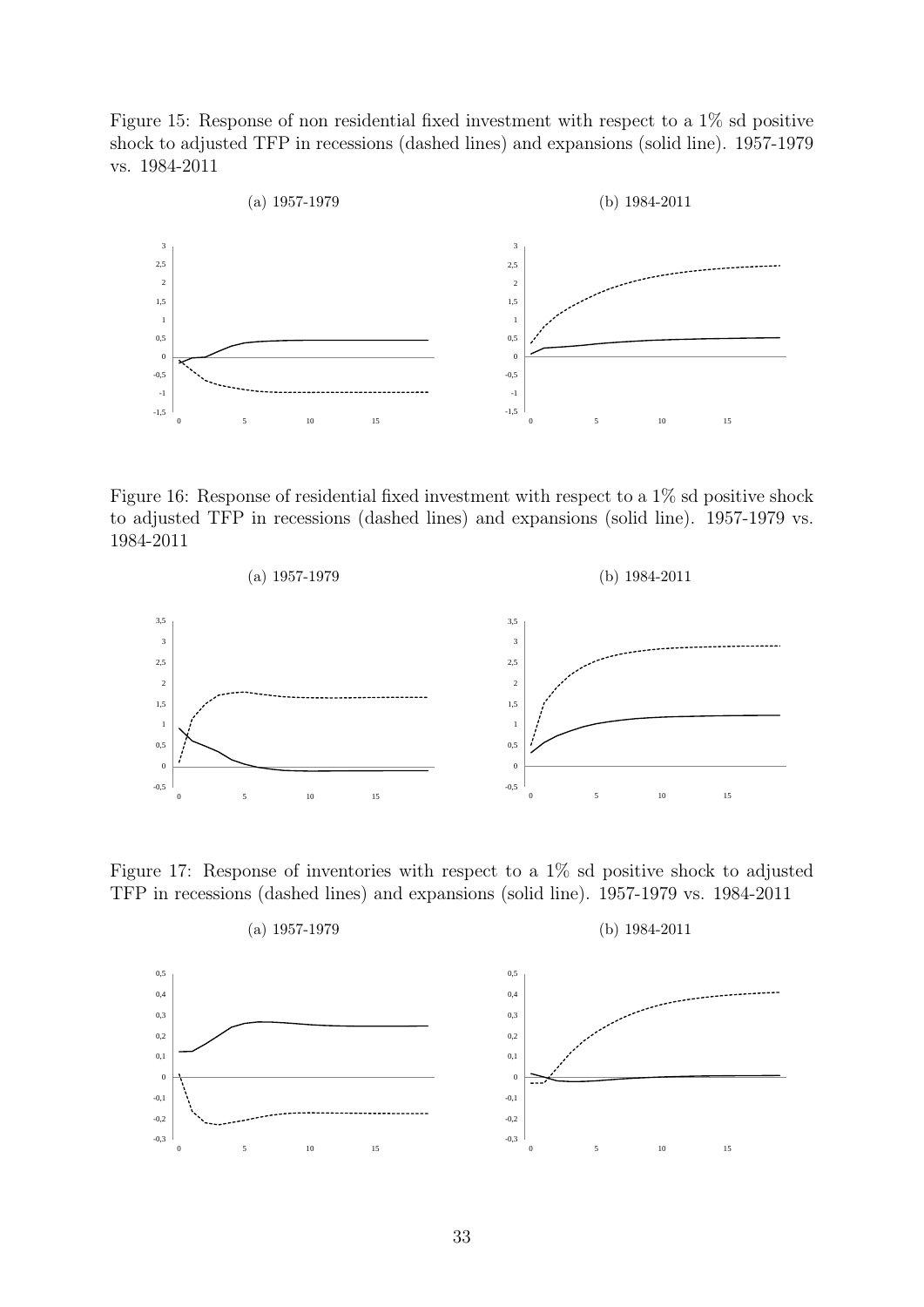Figure 18: Response of private nondurable goods consumption with respect to a 1% sd positive shock to adjusted TFP in recessions (dashed lines) and expansions (solid line). 1957-1979 vs. 1984-2011



Figure 19: Response of private durable goods consumption with respect to a 1% sd positive shock to adjusted TFP in recessions (dashed lines) and expansions (solid line). 1957-1979 vs. 1984-2011

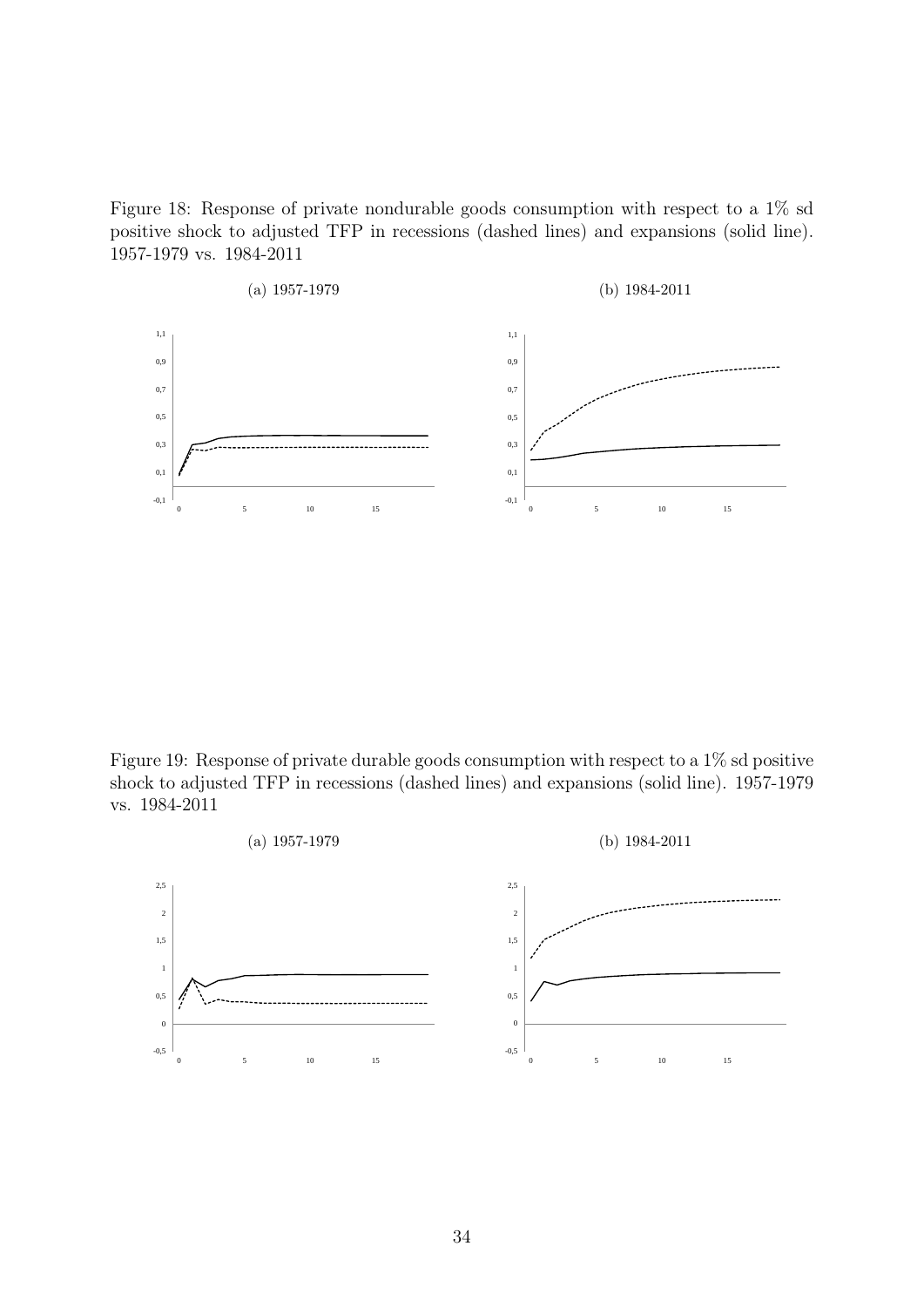Figure 20: Response of private services consumption with respect to a 1% sd positive shock to adjusted TFP in recessions (dashed lines) and expansions (solid line). 1957-1979 vs. 1984-2011



Figure 21: Response of nominal wage with respect to a 1% sd positive shock to adjusted TFP in recessions (dashed lines) and expansions (solid line). 1957-1979 vs. 1984-2011



Figure 22: Response of real wage with respect to a 1% sd positive shock to adjusted TFP in recessions (dashed lines) and expansions (solid line). 1957-1979 vs. 1984-2011